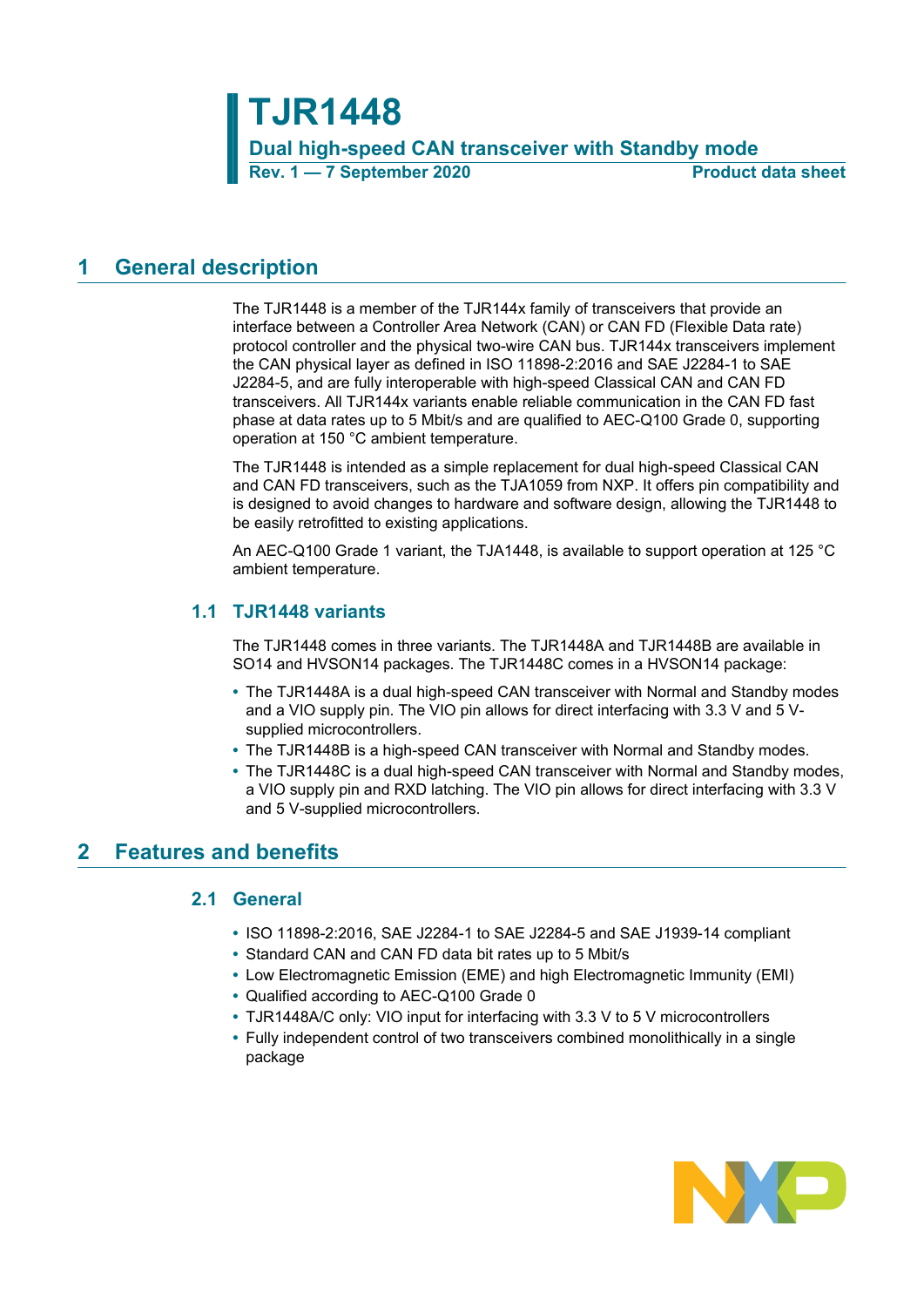- **•** All variants are available in a leadless HVSON14 (3.0 mm x 4.5 mm) package with improved Automated Optical Inspection (AOI) capability; TJR1448A/B available in an SO14 package.
- <span id="page-1-0"></span>**•** Dark green product (halogen free and Restriction of Hazardous Substances (RoHS) compliant)

# **2.2 Predictable and fail-safe behavior**

- **•** Undervoltage detection with defined handling on all supply pins
- **•** Full functionality guaranteed from the undervoltage detection thresholds up to the maximum limiting voltage values
- **•** Defined behavior below the undervoltage detection thresholds
- **•** Transceiver disengages from the bus (high-ohmic) when the supply voltage drops below the Off mode threshold
- <span id="page-1-1"></span>**•** Internal biasing of TXD and mode selection input pins, to enable defined fail-safe behavior

## **2.3 Low-power management**

- **•** Very low-current Standby mode with host and bus wake-up capability
- TJR1448A/C only: CAN wake-up receiver powered by V<sub>IO</sub> allowing V<sub>CC</sub> to be shut down
- **•** CAN wake-up pattern filter time of 0.5 μs to 1.8 μs meeting Classical CAN and CAN FD requirements
- <span id="page-1-2"></span>**•** TJR1448C variant offers RXD wake-up latching to enable wake-up source readout in gateway applications

## **2.4 Protection**

- **•** High ESD handling capability on the bus pins (8 kV IEC and HBM)
- **•** Bus pins protected against transients in automotive environments
- **•** Transmit Data (TXD) dominant time-out function
- **•** Thermally protected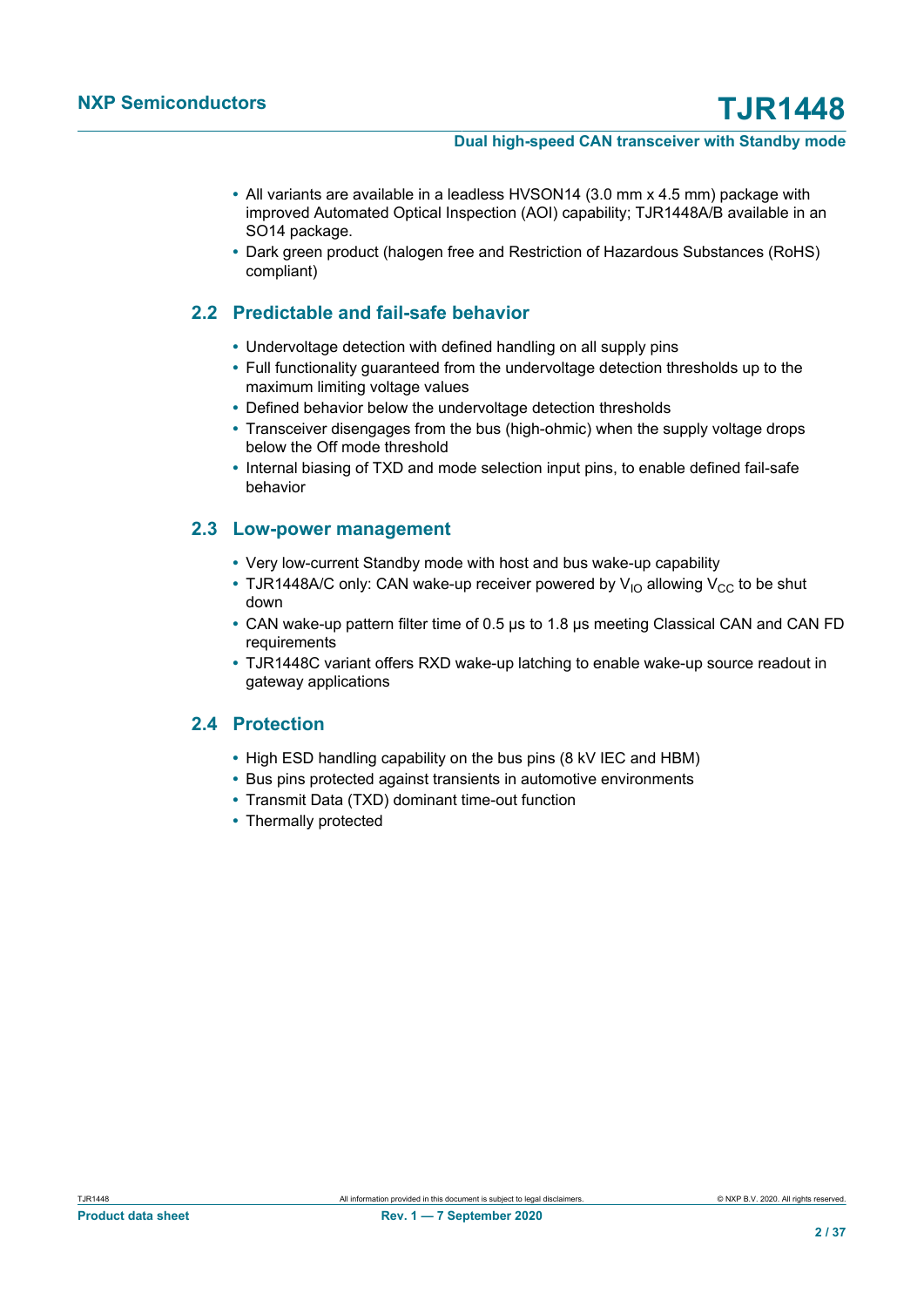# <span id="page-2-0"></span>**3 Quick reference data**

| <b>Symbol</b>                 | <b>Parameter</b>                                        | <b>Conditions</b>                                              | <b>Min</b>     | <b>Typ</b>     | <b>Max</b>     | <b>Unit</b> |
|-------------------------------|---------------------------------------------------------|----------------------------------------------------------------|----------------|----------------|----------------|-------------|
| $V_{CC}$                      | supply voltage                                          |                                                                | 4.5            |                | 5.5            | V           |
| $I_{\rm CC}$                  | supply current                                          | Normal mode                                                    |                |                |                |             |
|                               |                                                         | both channels recessive                                        | $\overline{a}$ | 8              | 14             | mA          |
|                               |                                                         | one channel dominant                                           |                | 42             | 67             | mA          |
|                               |                                                         | both channels dominant                                         |                | 77             | 120            | mA          |
|                               |                                                         | both channels in Standby mode                                  |                |                |                |             |
|                               |                                                         | <b>TJR1448A/C</b>                                              |                |                | $\overline{2}$ | μA          |
|                               |                                                         | <b>TJR1448B</b>                                                |                | 11             | 18             | μA          |
| $V_{uvd(stb)(VCC)}$           | standby undervoltage detection<br>voltage on pin VCC    |                                                                | 4              |                | 4.5            | $\vee$      |
| V <sub>uvhys(stb)</sub> (VCC) | standby undervoltage hysteresis<br>voltage on pin VCC   |                                                                | 50             | $\overline{a}$ | $\overline{a}$ | mV          |
| Vuvd(swoff)(VCC)              | switch-off undervoltage detection<br>voltage on pin VCC | TJR1448B                                                       | 2.65           | $\overline{a}$ | 2.95           | $\vee$      |
| $V_{10}$                      | supply voltage on pin VIO                               |                                                                | 2.95           | $\overline{a}$ | 5.5            | $\vee$      |
| $I_{IO}$                      | supply current on pin VIO                               | Normal mode                                                    |                |                |                |             |
|                               |                                                         | both channels recessive                                        |                | 270            | 750            | μA          |
|                               |                                                         | one channel dominant                                           |                | 360            | 1000           | μA          |
|                               |                                                         | both channels dominant                                         | $\overline{a}$ | 450            | 1250           | μA          |
|                               |                                                         | both channels in Standby mode                                  |                | 11             | 16             | μA          |
| Vuvd(swoff)(VIO)              | switch-off undervoltage detection<br>voltage on pin VIO |                                                                | 2.65           |                | 2.95           | $\vee$      |
| V <sub>ESD</sub>              | electrostatic discharge voltage                         | IEC 61000-4-2 on pins CANHx and<br><b>CANLx</b>                | $-8$           |                | $+8$           | kV          |
| <b>V<sub>CANH</sub></b>       | voltage on pin CANH                                     | pins CANH1 and CANH2; limiting value<br>according to IEC 60134 | $-36$          | $\overline{a}$ | $+40$          | $\vee$      |
| $V_{CANL}$                    | voltage on pin CANL                                     | pins CANL1 and CANL2; limiting value<br>according to IEC 60134 | $-36$          |                | $+40$          | $\vee$      |
| $T_{\nu i}$                   | virtual junction temperature                            |                                                                | $-40$          |                | $+175$         | $^{\circ}C$ |
|                               |                                                         |                                                                |                |                |                |             |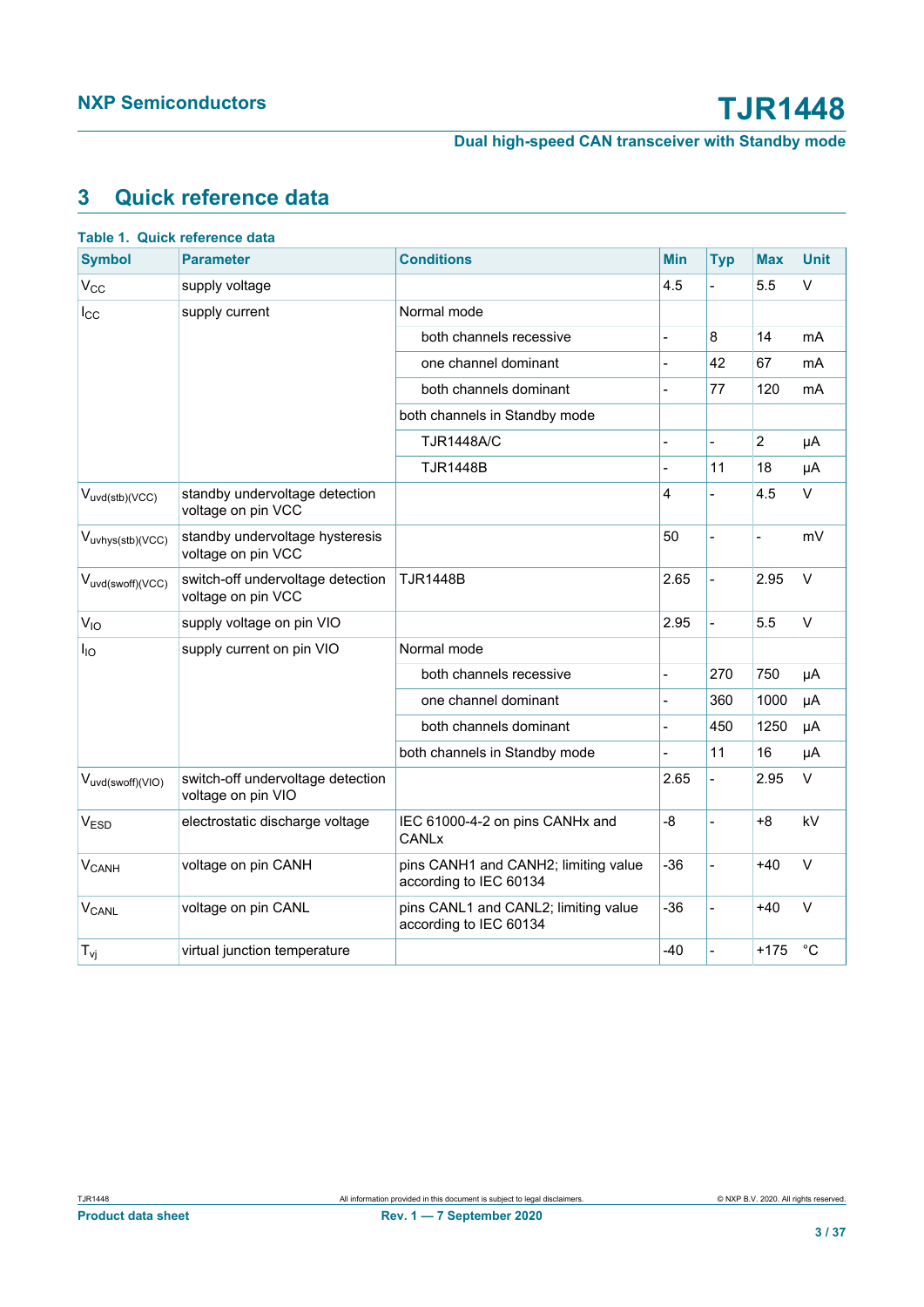# <span id="page-3-0"></span>**4 Ordering information**

| <b>Table 2. Ordering information</b> |                     |                                                              |                      |  |  |  |  |  |
|--------------------------------------|---------------------|--------------------------------------------------------------|----------------------|--|--|--|--|--|
| <b>Type number</b>                   | <b>Package</b>      |                                                              |                      |  |  |  |  |  |
|                                      | <b>Name</b>         | <b>Description</b>                                           | <b>Version</b>       |  |  |  |  |  |
| <b>TJR1448AT</b>                     | SO <sub>14</sub>    | plastic small outline package; 14 leads; body width 3.9 mm   | SOT <sub>108-1</sub> |  |  |  |  |  |
| <b>TJR1448BT</b>                     |                     |                                                              |                      |  |  |  |  |  |
| TJR1448ATK                           | HVSON <sub>14</sub> | plastic thermal enhanced very thin small outline package; no | SOT1086-2            |  |  |  |  |  |
| TJR1448BTK                           |                     | leads; 14 terminals; body $3 \times 4.5 \times 0.85$ mm      |                      |  |  |  |  |  |
| TJR1448CTK                           |                     |                                                              |                      |  |  |  |  |  |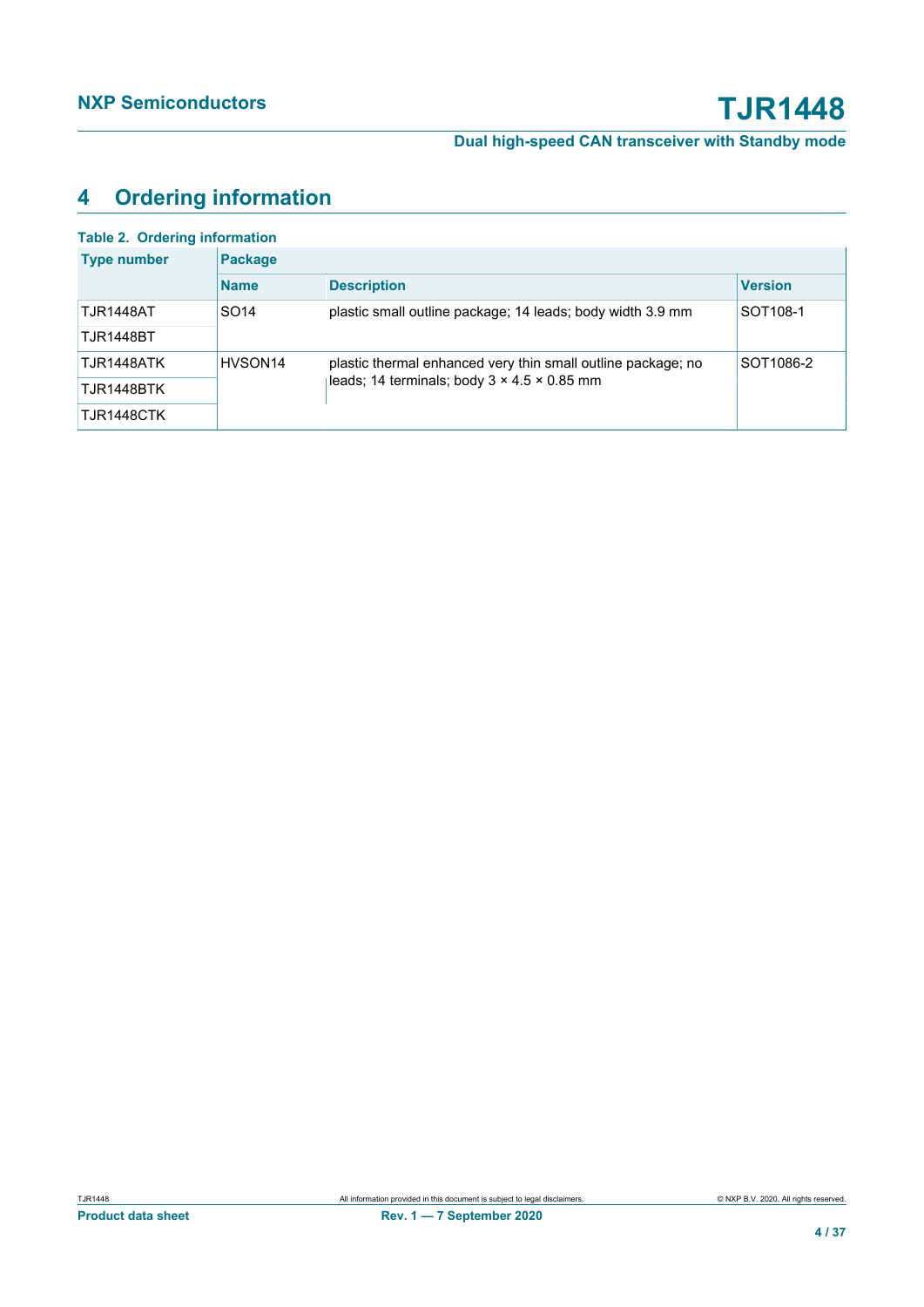# <span id="page-4-0"></span>**5 Block diagrams**

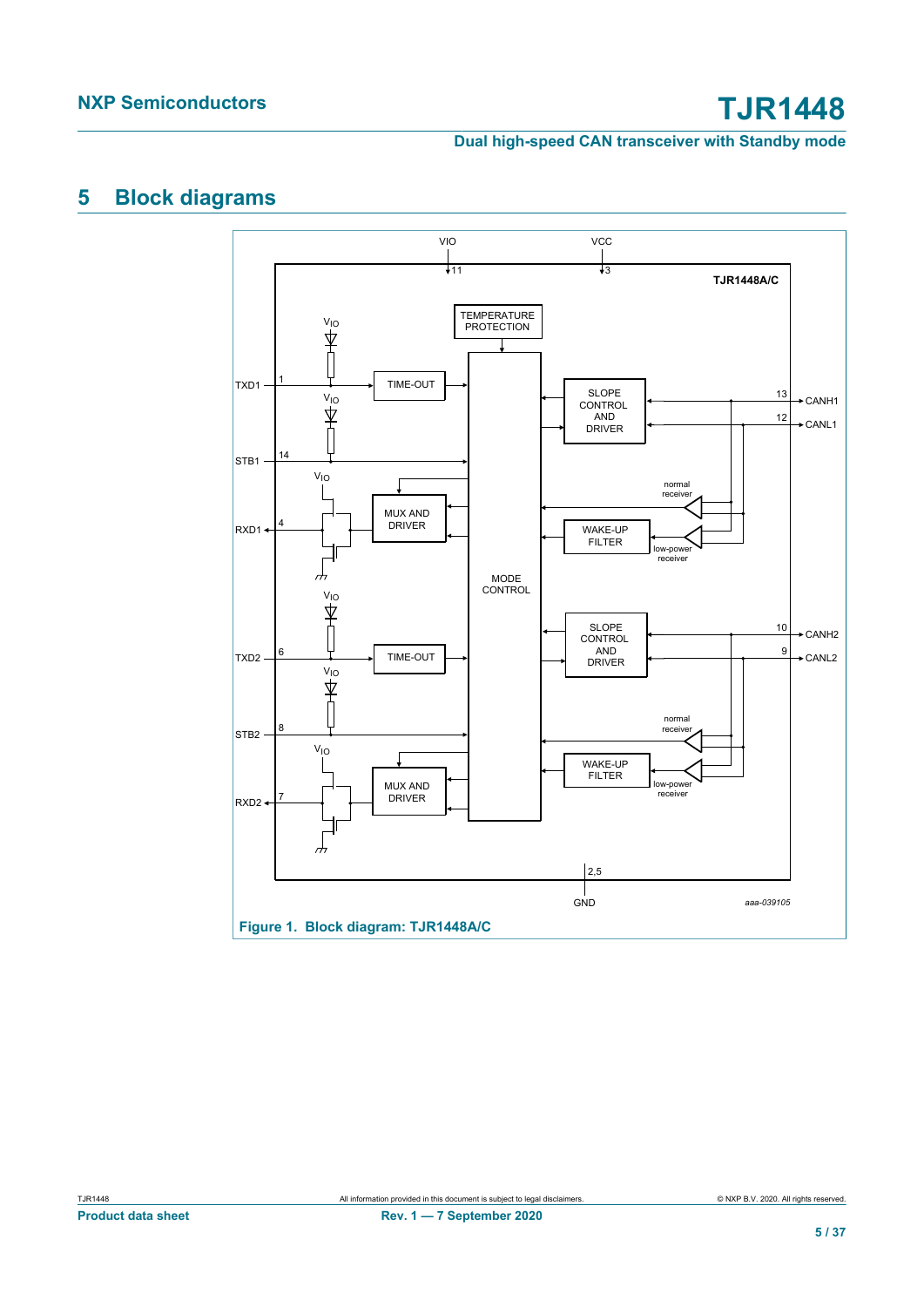## **Dual high-speed CAN transceiver with Standby mode**

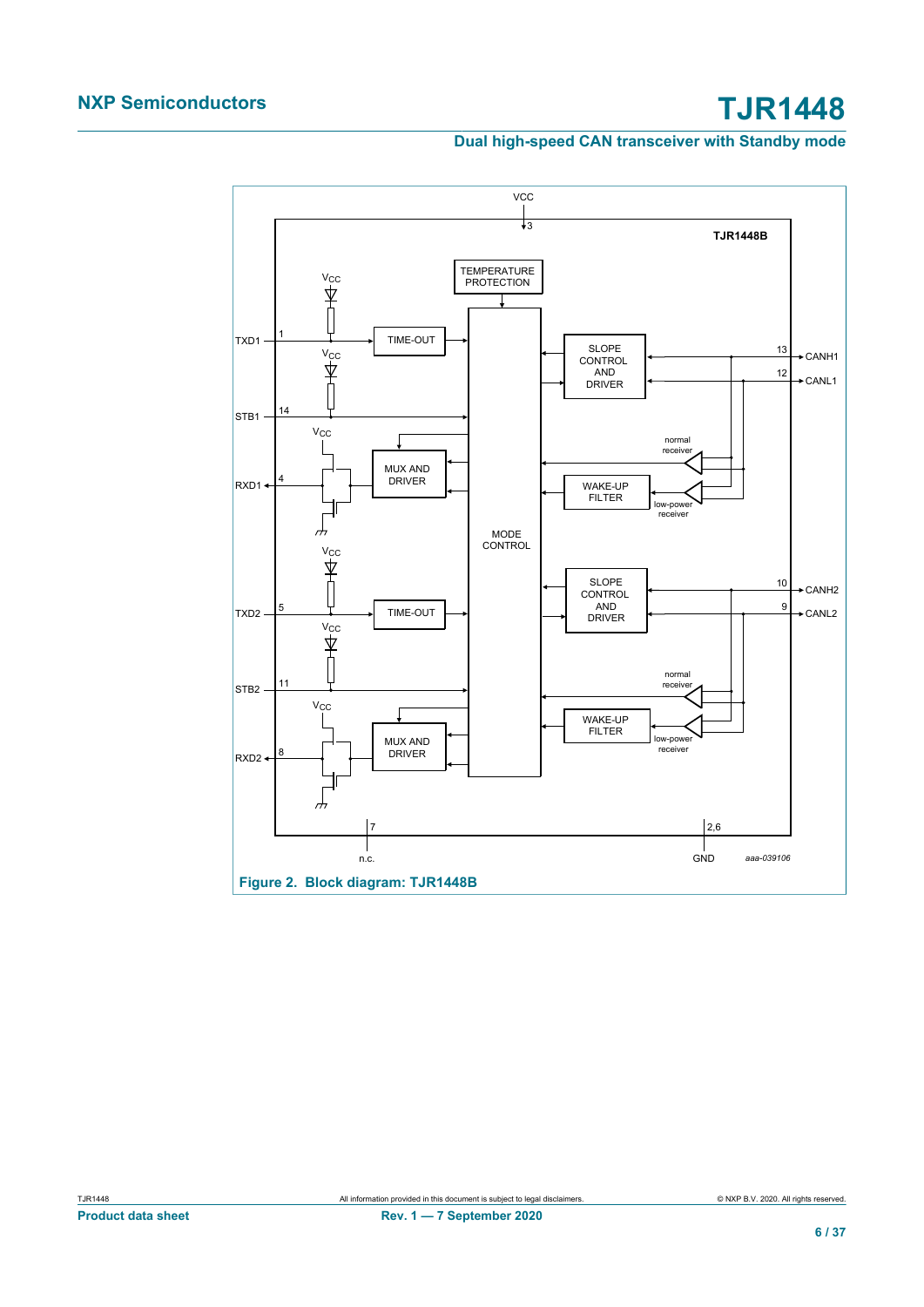# <span id="page-6-0"></span>**6 Pinning information**

#### TXD1 1 | 14 | STB1 GND 2 13 CANH1 VCC 3 12 CANL1 RXD1 4 | 11 | 11 | 10 GND 5 10 CANH2 TXD2 | 6 | | | | | | | | | | | CANL2 RXD2  $\boxed{7}$   $\boxed{8}$  STB2 *aaa-038133*  $TXD1$  1 GND  $\boxed{2}$  $VCC$   $\sqrt{3}$ GND  $\sqrt{5}$ TXD2  $6$ 7 8  $11$  VIO TXD1 STB1 14 GND 2 13 CANH1  $VCC$  3 12 CANL1 RXD1 STB2 4 TXD2 5 | 10 CANH2 GND 6 | 9 | CANL2 n.c.  $\boxed{7}$   $\boxed{8}$  RXD2 *aaa-038135* TXD1 $\boxed{1}$ GND  $\sqrt{2}$  $VCC$   $\sqrt{3}$  $TXD2$  5 GND  $\boxed{6}$ 7 8  $\overline{11}$  STB2 TJR1448AT: SO14 TJR1448BT: SO14 terminal 1 index area  $TXD1$  1 GND  $\sqrt{2}$  $RXD1$  4 GND  $\boxed{5}$  $TXD2$  6  $RXD2$   $\boxed{7}$  $\sqrt{14}$  STB1  $\sqrt{13}$  CANH<sub>1</sub>  $\sqrt{12}$  CANL1  $\sqrt{11}$  VIO  $10$  CANH<sub>2</sub>  $\boxed{9}$  CANL2 8 STB<sub>2</sub>  $VCC$   $\boxed{3}$ *aaa-038134* terminal 1 index area  $TXD1$  1  $GND$   $\boxed{2}$ RXD1 $\boxed{4}$  $TXD2$  5  $GND \ 6$  $n.c.$   $\boxed{7}$  $\sqrt{14}$  STB1  $\sqrt{13}$  CANH<sub>1</sub>  $\sqrt{12}$  CANL1  $\sqrt{11}$  STB2  $10$  CANH<sub>2</sub> 9 CANL2  $\sqrt{8}$  RXD2  $VCC$   $\sqrt{3}$ *aaa-038136* TJR1448ATK/CTK: HVSON14 TJR1448BTK: HVSON14 **Figure 3. Pin configuration diagrams**

## <span id="page-6-1"></span>**6.1 Pinning**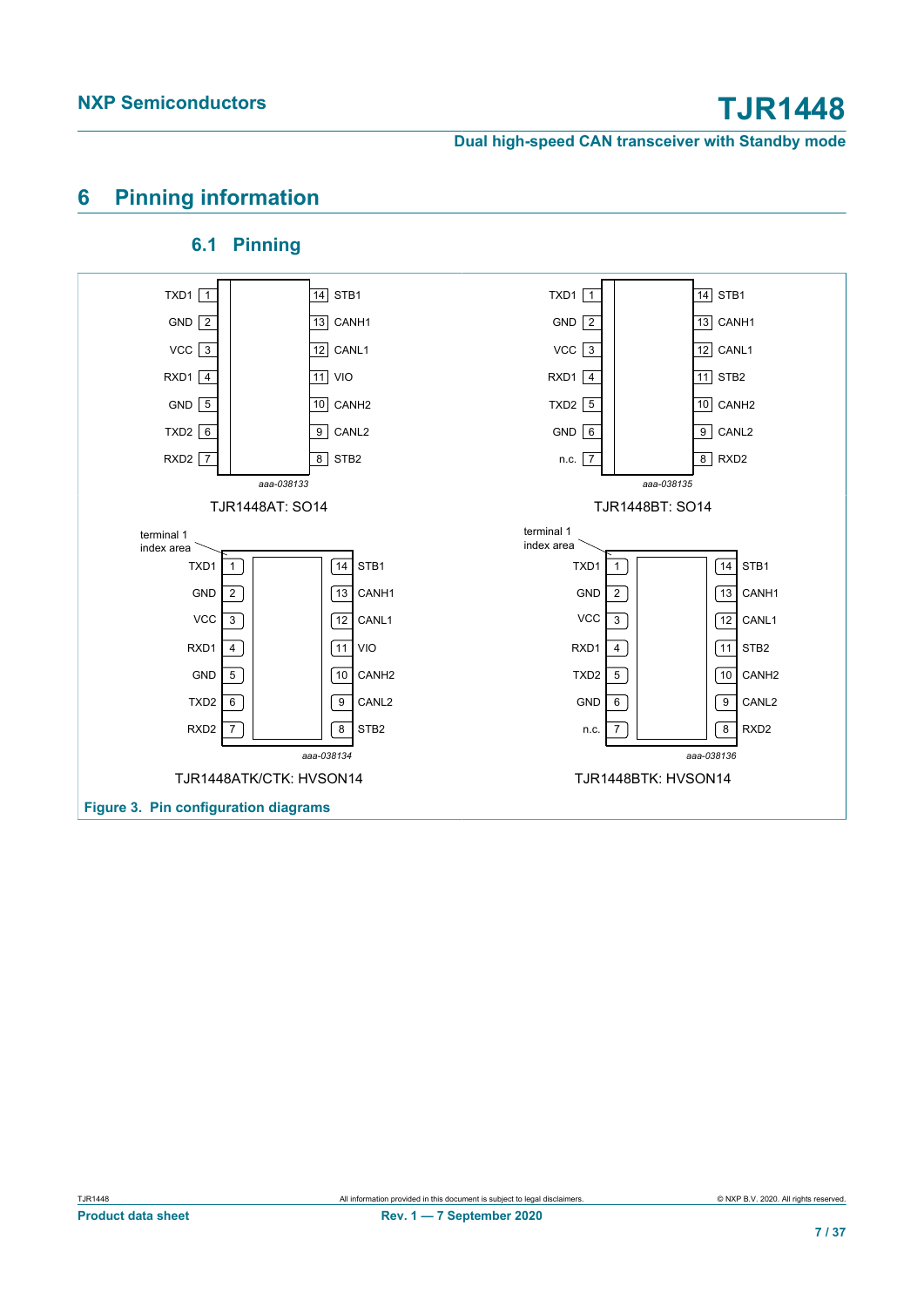# <span id="page-7-2"></span><span id="page-7-1"></span><span id="page-7-0"></span>**6.2 Pin description**

| Table 3. Pin description: TJR1448A/C |                |                     |                                                                                                        |
|--------------------------------------|----------------|---------------------|--------------------------------------------------------------------------------------------------------|
| <b>Symbol</b>                        | <b>Pin</b>     | Type <sup>[1]</sup> | <b>Description</b>                                                                                     |
| TXD1                                 | 1              |                     | transmit data input 1; inputs data (from the CAN controller) to be written to CANH1/CANL1<br>bus lines |
| $GND^{[2]}$                          | $\overline{2}$ | G                   | ground                                                                                                 |
| <b>VCC</b>                           | 3              | P                   | 5 V supply voltage input                                                                               |
| RXD1                                 | 4              | O                   | receive data output 1; outputs data read from bus lines CANH1/CANL1 (to the CAN<br>controller)         |
| $GND^{[2]}$                          | 5              | G                   | ground                                                                                                 |
| TXD <sub>2</sub>                     | 6              |                     | transmit data input 2; inputs data (from the CAN controller) to be written to CANH1/CANL1<br>bus lines |
| RXD <sub>2</sub>                     | 7              | O                   | receive data output 2; outputs data read from bus lines CANH2/CANL2 (to the CAN<br>controller)         |
| STB <sub>2</sub>                     | 8              |                     | Standby mode control input 2 (HIGH: Standby mode; LOW: Normal mode)                                    |
| CANL <sub>2</sub>                    | 9              | <b>AIO</b>          | LOW-level CAN bus line 2                                                                               |
| CANH <sub>2</sub>                    | 10             | <b>AIO</b>          | HIGH-level CAN bus line 2                                                                              |
| <b>VIO</b>                           | 11             | P                   | supply voltage input for I/O level adapter                                                             |
| CANL1                                | 12             | <b>AIO</b>          | LOW-level CAN bus line 1                                                                               |
| CANH1                                | 13             | <b>AIO</b>          | HIGH-level CAN bus line 1                                                                              |
| STB <sub>1</sub>                     | 14             |                     | Standby mode control input 1 (HIGH: Standby mode; LOW: Normal mode)                                    |

[1] I: digital input; O: digital output; AIO: analog input/output; P: power supply; G: ground.

[2] HVSON package die supply ground is connected to both the GND pin and the exposed center pad. The GND pin must be soldered to board ground. For enhanced thermal and electrical performance, it is also recommended to solder the exposed center pad to board ground.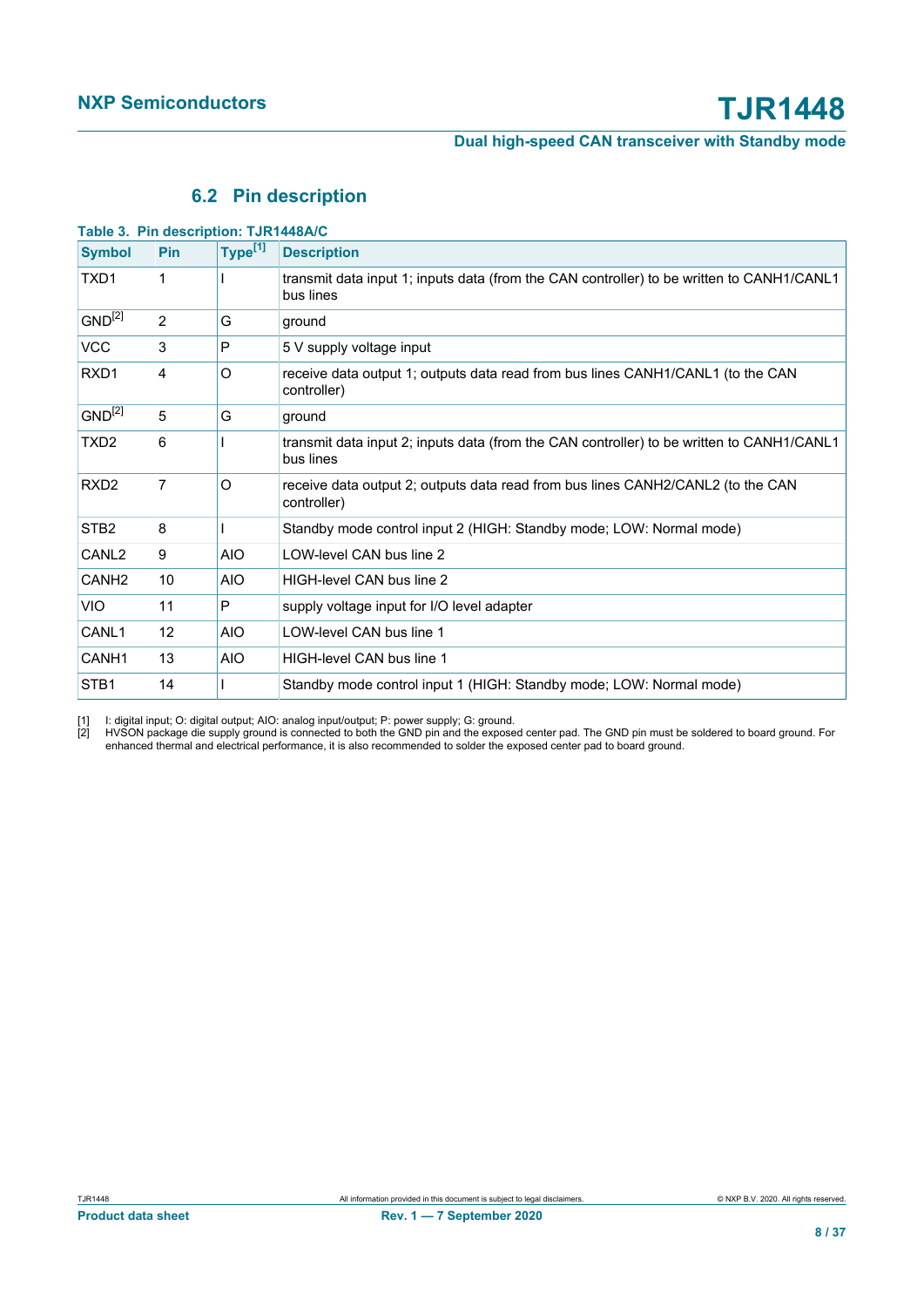<span id="page-8-1"></span>

| <b>Symbol</b>     | <b>Pin</b> | Type <sup>[1]</sup> | <b>Description</b>                                                                                     |
|-------------------|------------|---------------------|--------------------------------------------------------------------------------------------------------|
| TXD <sub>1</sub>  | 1          |                     | transmit data input 1; inputs data (from the CAN controller) to be written to CANH1/CANL1<br>bus lines |
| $GND^{[2]}$       | 2          | G                   | ground                                                                                                 |
| <b>VCC</b>        | 3          | $\mathsf{P}$        | 5 V supply voltage input                                                                               |
| RXD <sub>1</sub>  | 4          | O                   | receive data output 1; outputs data read from bus lines CANH1/CANL1 (to the CAN<br>controller)         |
| TXD <sub>2</sub>  | 5          |                     | transmit data input 2; inputs data (from the CAN controller) to be written to CANH2/CANL2<br>bus lines |
| $GND^{[2]}$       | 6          | G                   | ground                                                                                                 |
| n.c.              | 7          |                     | not connected                                                                                          |
| RXD <sub>2</sub>  | 8          | O                   | receive data output 2; outputs data read from bus lines CANH2/CANL2 (to the CAN<br>controller)         |
| CANL <sub>2</sub> | 9          | <b>AIO</b>          | LOW-level CAN bus line 2                                                                               |
| CANH <sub>2</sub> | 10         | <b>AIO</b>          | HIGH-level CAN bus line 2                                                                              |
| STB <sub>2</sub>  | 11         |                     | Standby mode control input 2 (HIGH: Standby mode; LOW: Normal mode)                                    |
| CANL1             | 12         | <b>AIO</b>          | LOW-level CAN bus line 1                                                                               |
| CANH <sub>1</sub> | 13         | <b>AIO</b>          | HIGH-level CAN bus line 1                                                                              |
| STB <sub>1</sub>  | 14         |                     | Standby mode control input 1 (HIGH: Standby mode; LOW: Normal mode)                                    |

### <span id="page-8-0"></span>**Table 4. Pin description: TJR1448B**

[1] I: digital input; O: digital output; AIO: analog input/output; P: power supply; G: ground.

[2] HVSON package die supply ground is connected to both the GND pin and the exposed center pad. The GND pin must be soldered to board ground. For enhanced thermal and electrical performance, it is also recommended to solder the exposed center pad to board ground.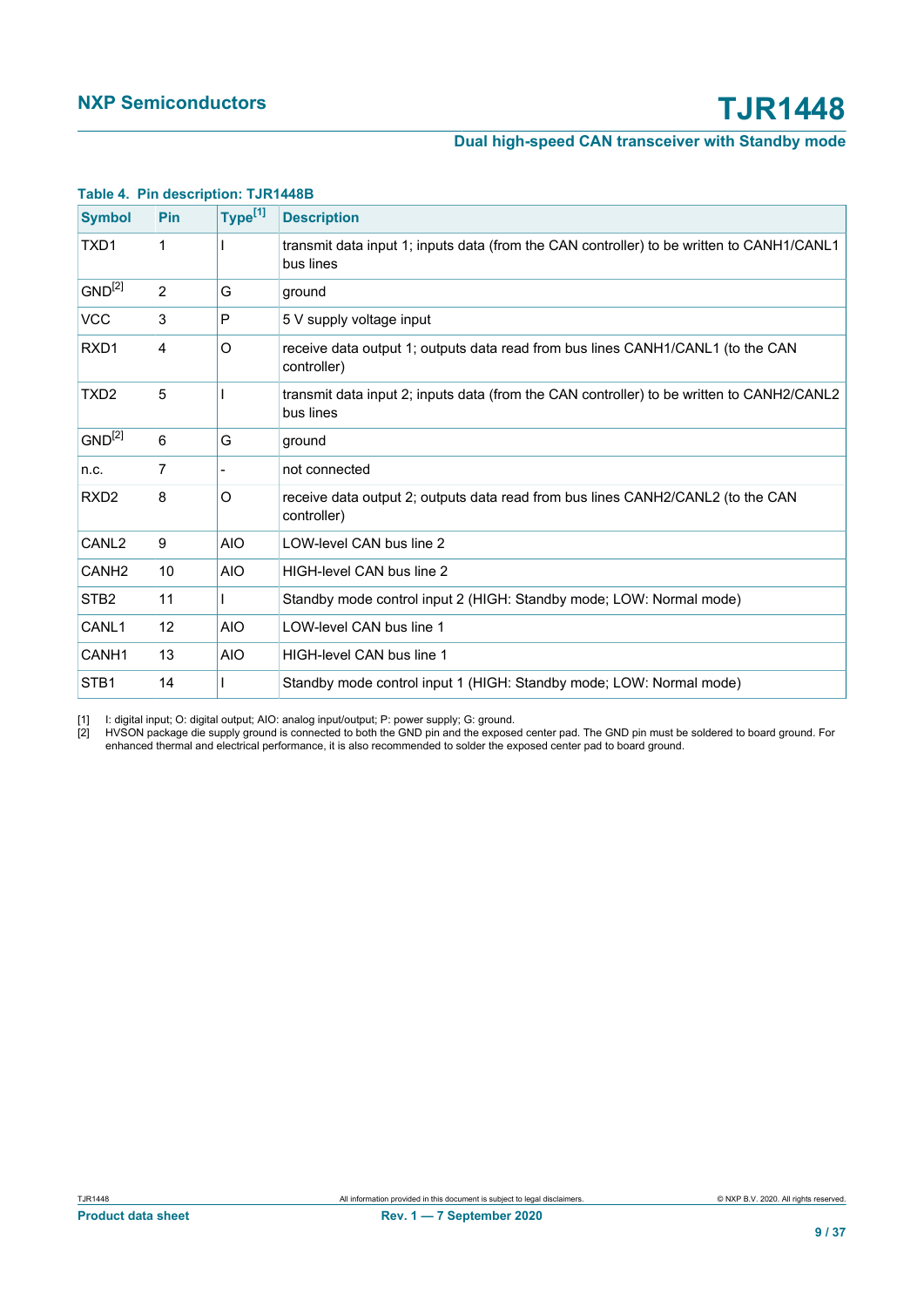# <span id="page-9-3"></span>**7 Functional description**

## <span id="page-9-1"></span>**7.1 Operating modes**

<span id="page-9-4"></span><span id="page-9-2"></span><span id="page-9-0"></span>The TJR1448 supports three operating modes per transceiver, Normal, Standby and Off. The operating mode is selected independently for each transceiver via pins STB1 and STB2. See [Table 5](#page-9-0) for a description of the operating modes under normal supply conditions. Mode changes are completed after transition time  $t_{t(moch)}$  $t_{t(moch)}$  $t_{t(moch)}$ .

#### **Table 5. Operating modes**

| <b>Mode</b>        | <b>Inputs</b>                        |                      | <b>Outputs</b>          |                                                                                      |  |  |
|--------------------|--------------------------------------|----------------------|-------------------------|--------------------------------------------------------------------------------------|--|--|
|                    | Pin STB1/STB2                        | <b>Pin TXD1/TXD2</b> | <b>CAN1/CAN2 driver</b> | Pin RXD1/RXD2                                                                        |  |  |
| LOW<br>Normal      |                                      | LOW                  | dominant                | LOW                                                                                  |  |  |
|                    |                                      | <b>HIGH</b>          | recessive               | LOW when bus dominant                                                                |  |  |
|                    |                                      |                      |                         | HIGH when bus recessive                                                              |  |  |
| Standby            | <b>HIGH</b><br>x<br>biased to ground |                      |                         | TJR1448A/B: follows BUS when wake-up detected<br>TJR1448C: LOW when wake-up detected |  |  |
|                    |                                      |                      |                         | HIGH when no wake-up detected                                                        |  |  |
| Off <sup>[1]</sup> | x                                    | X                    | high-ohmic state        | high-ohmic state                                                                     |  |  |

[1] Off mode is entered when the voltage on pin VIO (TJR1448A/C) or pin VCC (TJR1448B) is below the switch-off undervoltage detection threshold.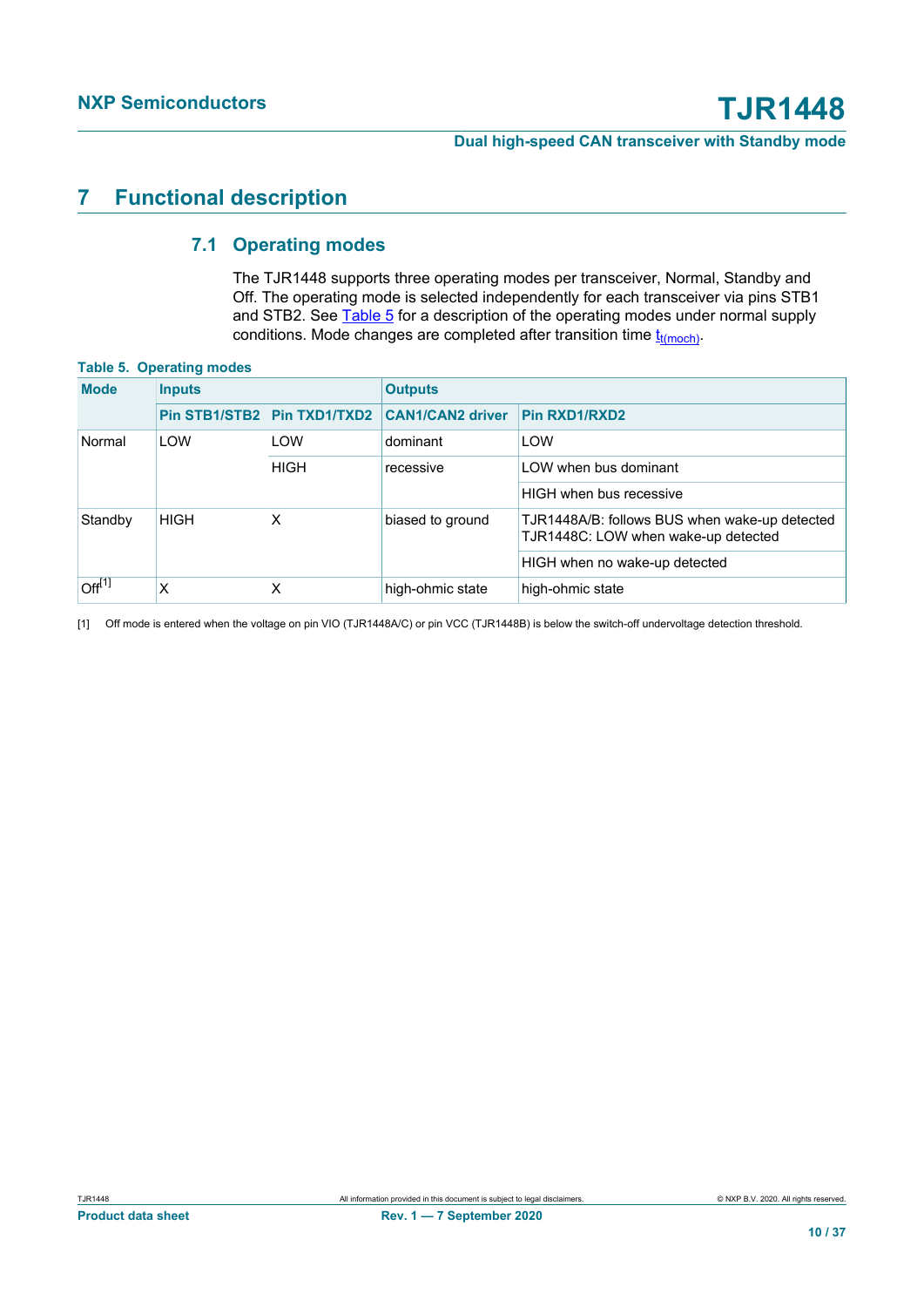## **Dual high-speed CAN transceiver with Standby mode**

<span id="page-10-0"></span>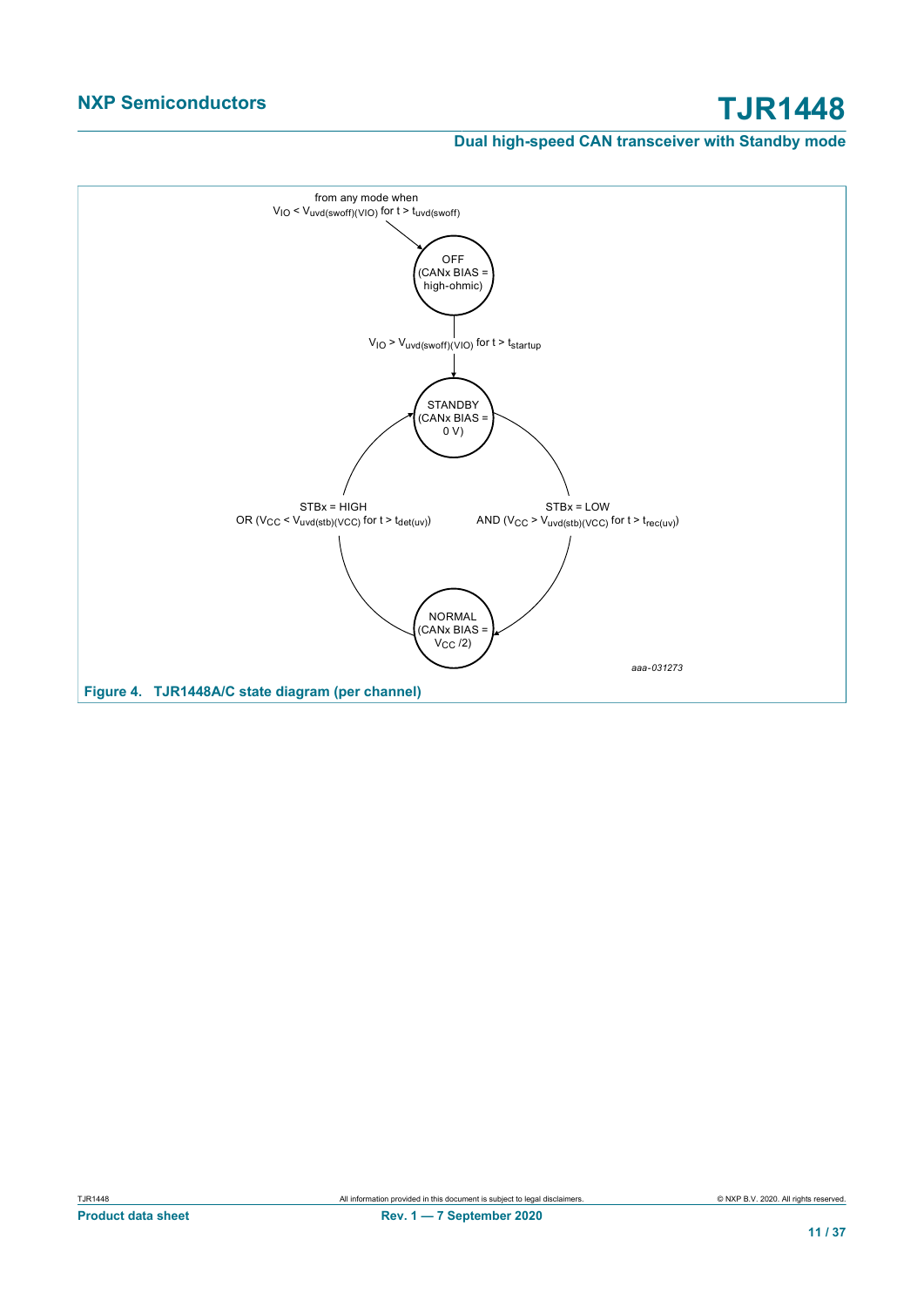<span id="page-11-0"></span>

### **7.1.1 Off mode**

<span id="page-11-2"></span>The TJR1448 switches to Off mode from any mode when the supply voltage (on pin VIO in TJR1448A/C and VCC in TJR1448B) falls below the switch-off undervoltage threshold ( $V_{uvd(swoff)/VCC}$ ) or  $V_{uvd(swoff)/VIO}$ ). This is the default mode when the supply is first connected.

<span id="page-11-3"></span>In Off mode, the CAN pins and RXDx pins are in a high-ohmic state.

## **7.1.2 Standby mode**

<span id="page-11-1"></span>When the supply voltage ( $V_{10}$  for TJR1448A/C or  $V_{CC}$  for TJR1448B) rises above the switch-off undervoltage detection threshold, the TJR1448 starts to boot up, triggering an initialization procedure. The TJR1448 switches to the selected mode after  $t_{\text{start}}$ 

Standby mode is selected when pin STBx goes HIGH. In this mode, the transceiver is unable to transmit or receive data and a low-power receiver is activated to monitor the bus for a wake-up pattern. The transmitter and Normal-mode receiver blocks are switched off and the bus pins are biased to ground to minimize system supply current. Pin RXDx in the TJR1448A/B follows the bus after a wake-up request has been detected. In the TJR1448C, RXDx is forced LOW when a wake-up request is detected.

A transition to Normal mode is triggered when STBx is forced LOW (provided  $V_{CC}$  >  $V_{\text{uvd(stb)}(VCC)}$  and  $V_{\text{IO}}$  >  $V_{\text{uvd(swoff)}(VIO)}$  in the TJR1448A/C).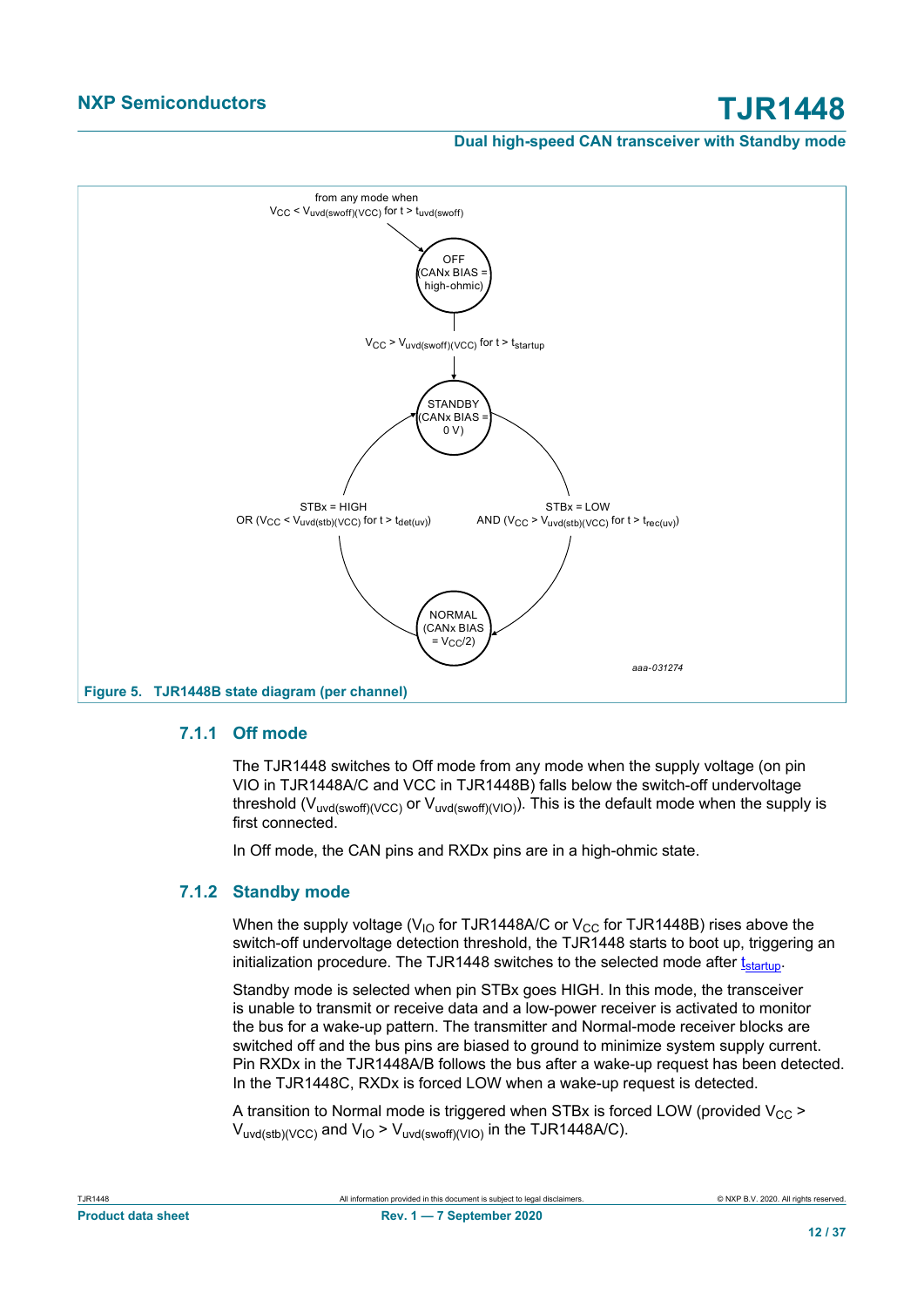If V<sub>CC</sub> is below V<sub>uvd(stb)(VCC)</sub> when STBx goes LOW (with V<sub>IO</sub> > V<sub>uvd(swoff)(VIO)</sub> in TJR1448A/C and  $V_{CC} > V_{uvd(swoff)/(VCC)}$  in TJR1448B), the TJR1448 will remain in Standby mode. Pending wake-up events will be cleared and differential data on the bus pins converted to digital data via the low-power receiver and output on pin RXDx.

In the TJR1448A/C, the low-power receiver is supplied from  $V_{10}$  and can detect CAN bus activity when  $V_{10}$  is above  $V_{uvd(swoff)(V|O)}$  (even if  $V_{10}$  is the only available supply voltage).

### **7.1.3 Normal mode**

<span id="page-12-0"></span>A LOW level on pin STBx selects Normal mode, provided the supply voltage on pin VCC is above the standby undervoltage detection threshold,  $V_{uvd(stb)}$ (vcc).

In this mode, the transceiver can transmit and receive data via bus lines CANHx and CANLx. Pin TXDx must be HIGH at least once in Normal Mode before transmission can begin. The differential receiver converts the analog data on the bus lines into digital data on pin RXDx. The slopes of the output signals on the bus lines are controlled internally and are optimized in a way that guarantees the lowest possible EME. In recessive state, the output voltage on the bus pins is  $V_{CC}/2$ .

### **7.1.4 Operating modes and gap-free operation**

<span id="page-12-1"></span>Gap-free operation guarantees defined behavior at all voltage levels. Supply voltage-tooperating mode mapping is detailed in [Figure 6](#page-13-0) and in the state diagrams [\(Figure 4](#page-10-0) and [Figure 5\)](#page-11-0).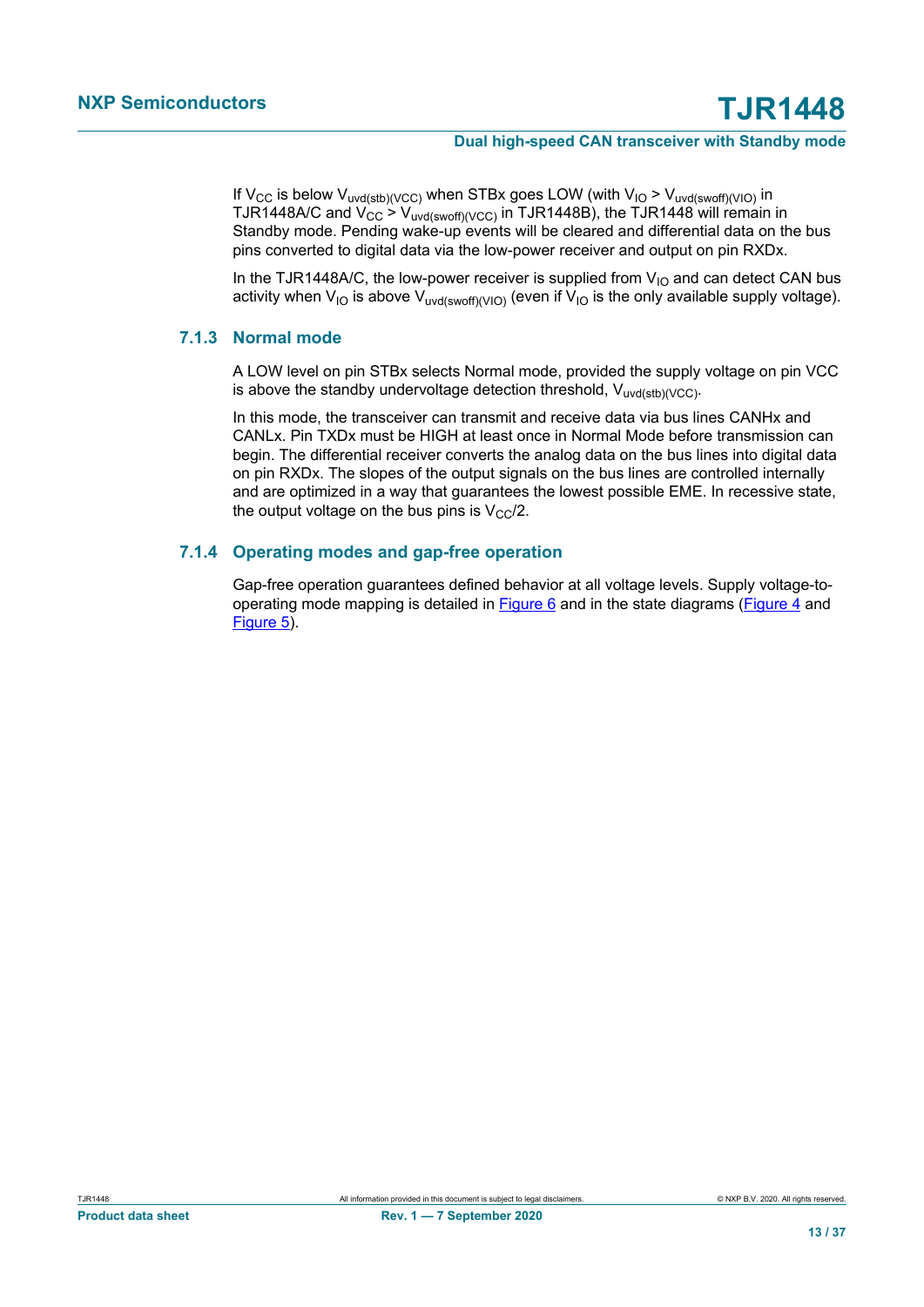<span id="page-13-0"></span>

|                      | <b>TJR1448A/C</b>                                                                                          |                               |                                                                                                                                                                                                                                       |                                                                                                                                                                                                                                                                                                                                      |                                     |                      | <b>TJR1448B</b>                                                                                                                                                                                                                                                                                                                                                                                                                                                                                                                                                                                                                                                                                                                                                                                                                                                                                                                                                                                                                                                                                    |                                                                         |
|----------------------|------------------------------------------------------------------------------------------------------------|-------------------------------|---------------------------------------------------------------------------------------------------------------------------------------------------------------------------------------------------------------------------------------|--------------------------------------------------------------------------------------------------------------------------------------------------------------------------------------------------------------------------------------------------------------------------------------------------------------------------------------|-------------------------------------|----------------------|----------------------------------------------------------------------------------------------------------------------------------------------------------------------------------------------------------------------------------------------------------------------------------------------------------------------------------------------------------------------------------------------------------------------------------------------------------------------------------------------------------------------------------------------------------------------------------------------------------------------------------------------------------------------------------------------------------------------------------------------------------------------------------------------------------------------------------------------------------------------------------------------------------------------------------------------------------------------------------------------------------------------------------------------------------------------------------------------------|-------------------------------------------------------------------------|
|                      | $5.5 V - 6 V^{[1]}$                                                                                        |                               |                                                                                                                                                                                                                                       | Fully functional <sup>[2][3]</sup>                                                                                                                                                                                                                                                                                                   |                                     |                      | $5.5 V - 6 V^{[1]}$                                                                                                                                                                                                                                                                                                                                                                                                                                                                                                                                                                                                                                                                                                                                                                                                                                                                                                                                                                                                                                                                                | Fully functional <sup>[2][3]</sup>                                      |
| Voltage range on VCC | V <sub>CC</sub> operating range<br>$(4.5 V - 5.5 V)$                                                       |                               | Fully functional <sup>[2][3]</sup> OR<br>Off[4]                                                                                                                                                                                       | Fully functional <sup>[2]</sup> AND<br>characteristics<br>quaranteed[5]                                                                                                                                                                                                                                                              |                                     |                      | V <sub>CC</sub> operating range<br>$(4.5 V - 5.5 V)$                                                                                                                                                                                                                                                                                                                                                                                                                                                                                                                                                                                                                                                                                                                                                                                                                                                                                                                                                                                                                                               | Fully functional <sup>[2]</sup> AND<br>characteristics<br>quaranteed[5] |
|                      | Vuvd(stb)(VCC) range[6]                                                                                    | Off                           | Fully functional <sup>[2]</sup> OR<br>Standby OR Off <sup>[4]</sup>                                                                                                                                                                   | Fully functional <sup>[2]</sup> OR<br>Standby <sup>[4]</sup>                                                                                                                                                                                                                                                                         |                                     | Voltage range on VCC | V <sub>uvd(stb)</sub> (VCC) range                                                                                                                                                                                                                                                                                                                                                                                                                                                                                                                                                                                                                                                                                                                                                                                                                                                                                                                                                                                                                                                                  | Fully functional <sup>[2]</sup> OR<br>Standby <sup>[4]</sup>            |
|                      |                                                                                                            |                               |                                                                                                                                                                                                                                       |                                                                                                                                                                                                                                                                                                                                      |                                     |                      | $2.95V - 4V$                                                                                                                                                                                                                                                                                                                                                                                                                                                                                                                                                                                                                                                                                                                                                                                                                                                                                                                                                                                                                                                                                       | Standby                                                                 |
|                      | $-0.3 V - 4 V$                                                                                             |                               | Standby OR Off <sup>[4]</sup>                                                                                                                                                                                                         | Standby                                                                                                                                                                                                                                                                                                                              |                                     |                      | Vuvd(swoff)(VCC) range                                                                                                                                                                                                                                                                                                                                                                                                                                                                                                                                                                                                                                                                                                                                                                                                                                                                                                                                                                                                                                                                             | Standby OR Off <sup>[4]</sup>                                           |
|                      |                                                                                                            |                               |                                                                                                                                                                                                                                       |                                                                                                                                                                                                                                                                                                                                      |                                     |                      | $-0.3 V - 2.65 V$                                                                                                                                                                                                                                                                                                                                                                                                                                                                                                                                                                                                                                                                                                                                                                                                                                                                                                                                                                                                                                                                                  | Off                                                                     |
|                      |                                                                                                            | $\rm{~}$<br>2.65<br>$-0.3V -$ | Vuvd(swoff)(VIO) range[6]                                                                                                                                                                                                             | $V_{\text{IO}}$ operating range<br>(2.95 V - 5.5 V)                                                                                                                                                                                                                                                                                  | $5V - 6V$ <sup>[1]</sup><br>.<br>ما |                      |                                                                                                                                                                                                                                                                                                                                                                                                                                                                                                                                                                                                                                                                                                                                                                                                                                                                                                                                                                                                                                                                                                    |                                                                         |
|                      |                                                                                                            |                               |                                                                                                                                                                                                                                       | Voltage range on VIO                                                                                                                                                                                                                                                                                                                 |                                     |                      |                                                                                                                                                                                                                                                                                                                                                                                                                                                                                                                                                                                                                                                                                                                                                                                                                                                                                                                                                                                                                                                                                                    |                                                                         |
|                      | functionality cannot be quaranteed.<br>characteristics tables.<br>[6] The following applies to TJR1448A/C: |                               | [2] Target transceiver functionality as described in this datasheet is applicable.<br>characteristics are guaranteed provided the AMR has not been exceeded.<br>minimum thresholds specified for these undervoltage detection ranges. | - If both $V_{CC}$ and $V_{IO}$ are above the undervoltage threshold, the device is fully functional.<br>- If $V_{CC}$ is below and $V_{IO}$ above the undervoltage threshold, the device is in Standby mode.<br>- If $V_{\text{IO}}$ is below the undervoltage threshold, the device is in Off mode, regardless of $V_{\text{C}}$ . |                                     |                      | [1] 6 V is the IEC 60134 Absolute Maximum Rating (AMR) for VCC and VIO (see Limiting values table). Above the AMR, irreversible changes in<br>characteristics, functionality or performance may occur. Returning from above AMR to the operating range, datasheet characteristics and<br>[3] Prolonged operation of the device outside the operating range may impact reliability over lifetime. Returning to the operating range, datasheet<br>[4] For a given value of V <sub>CC</sub> (and V <sub>IO</sub> in TJR1448A/C), a specific device will be in a single defined state determined by its undervoltage detection<br>thresholds (Vuvd(stb)(VCC), Vuvd(swoff)(VIO) and Vuvd(swoff)(VCC)). The actual thresholds can vary between devices (within the ranges specified<br>in this data sheet). To quarantee the device will be in a specific state, $V_{1O}$ and $V_{CC}$ must be either above the maximum or below the<br>[5] Datasheet characteristics are guaranteed within the V <sub>CC</sub> and V <sub>IO</sub> operating ranges. Exceptions are described in the Static and Dynamic |                                                                         |

# **7.2 Remote wake-up (via the CAN bus)**

<span id="page-13-4"></span>In Standby mode, the TJR1448 wakes up when a dedicated wake-up pattern (specified in ISO 11898-2: 2016) is detected on the bus.

The wake-up pattern consists of:

- <span id="page-13-1"></span>• a dominant phase of at least  $\underline{t_{\text{wake}(busdom)}}$  followed by
- <span id="page-13-2"></span>• a recessive phase of at least t<sub>[wake\(busrec\)](#page-21-3)</sub> followed by
- a dominant phase of at least t<sub>wake(busdom)</sub>

Dominant or recessive bits between the above mentioned phases that are shorter than twake(busdom) and twake(busrec) respectively are ignored.

<span id="page-13-3"></span>The complete dominant-recessive-dominant pattern must be received within  $t_{to(wake)bus}$  $t_{to(wake)bus}$  $t_{to(wake)bus}$  to be recognized as a valid wake-up pattern (see [Figure 7](#page-14-0) for TJR1448A/B wake-up timing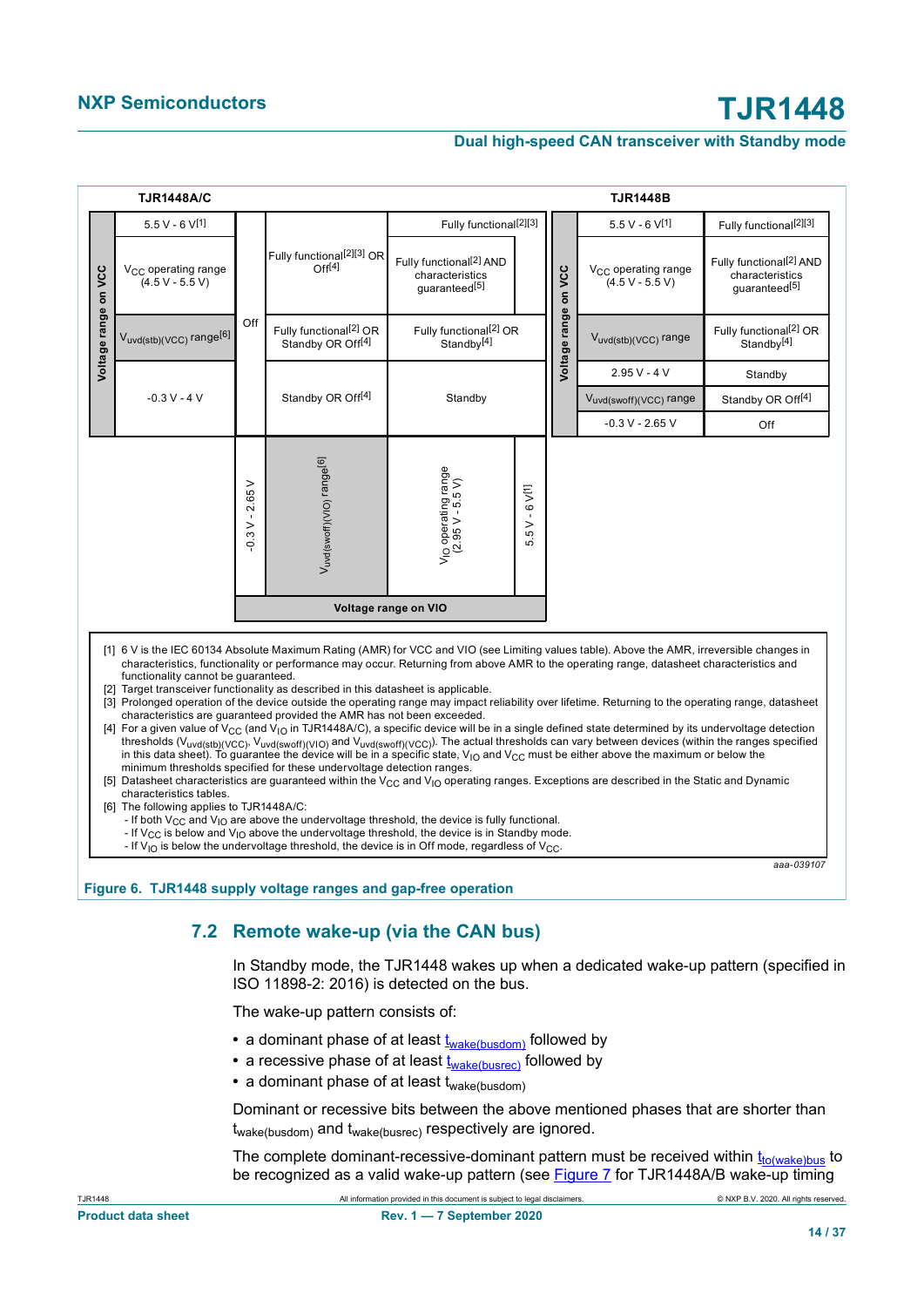and **Figure 8** for TJR1448C wake-up timing). Otherwise, the internal wake-up logic is reset. The complete wake-up pattern then needs to be retransmitted to trigger a wake-up event. Pin RXDx remains HIGH until the wake-up event has been triggered.

<span id="page-14-3"></span><span id="page-14-2"></span>After a wake-up sequence has been detected, the TJR1448A/B remains in Standby mode with the bus signals reflected on RXDx after  $t_{\text{startup(RXD)}}$  $t_{\text{startup(RXD)}}$  $t_{\text{startup(RXD)}}$ . Note that dominant or recessive phases lasting less than  $t_{\text{fitr}(\text{wake})bus}$  will not be detected by the low-power differential receiver and will not be reflected on RXDx in Standby mode (see [Figure 7](#page-14-0)).

The TJR1448C also remains in Standby mode after a wake-up sequence has been detected, but pin RXDx switches LOW after  $t_{\text{startup}(RXD)}$  (see [Figure 8](#page-14-1)).

A wake-up event is not flagged on RXDx if any of the following events occurs while a valid wake-up pattern is being received:

- **•** The device switches to Normal mode
- The complete wake-up pattern was not received within t<sub>to(wake)bus</sub>
- A V<sub>CC</sub> or V<sub>IO</sub> switch-off undervoltage is detected (V<sub>CC</sub> < V<sub>uvd(swoff)(VCC)</sub> or V<sub>IO</sub> < Vuvd(swoff)(VIO); see [Section 7.3.3](#page-15-0))

<span id="page-14-0"></span>

(1) During  $t_{startup(RXD)}$ , the low-power receiver is on but pin RXDx is not active (i.e. HIGH/recessive). The first dominant pulse of width ≥ t<sub>fltr(wake)bus</sub> that ends after t<sub>startup(RXD)</sub> will trigger RXDx to go LOW/dominant.

#### **Figure 7. TJR1448A/B wake-up timing**

<span id="page-14-1"></span>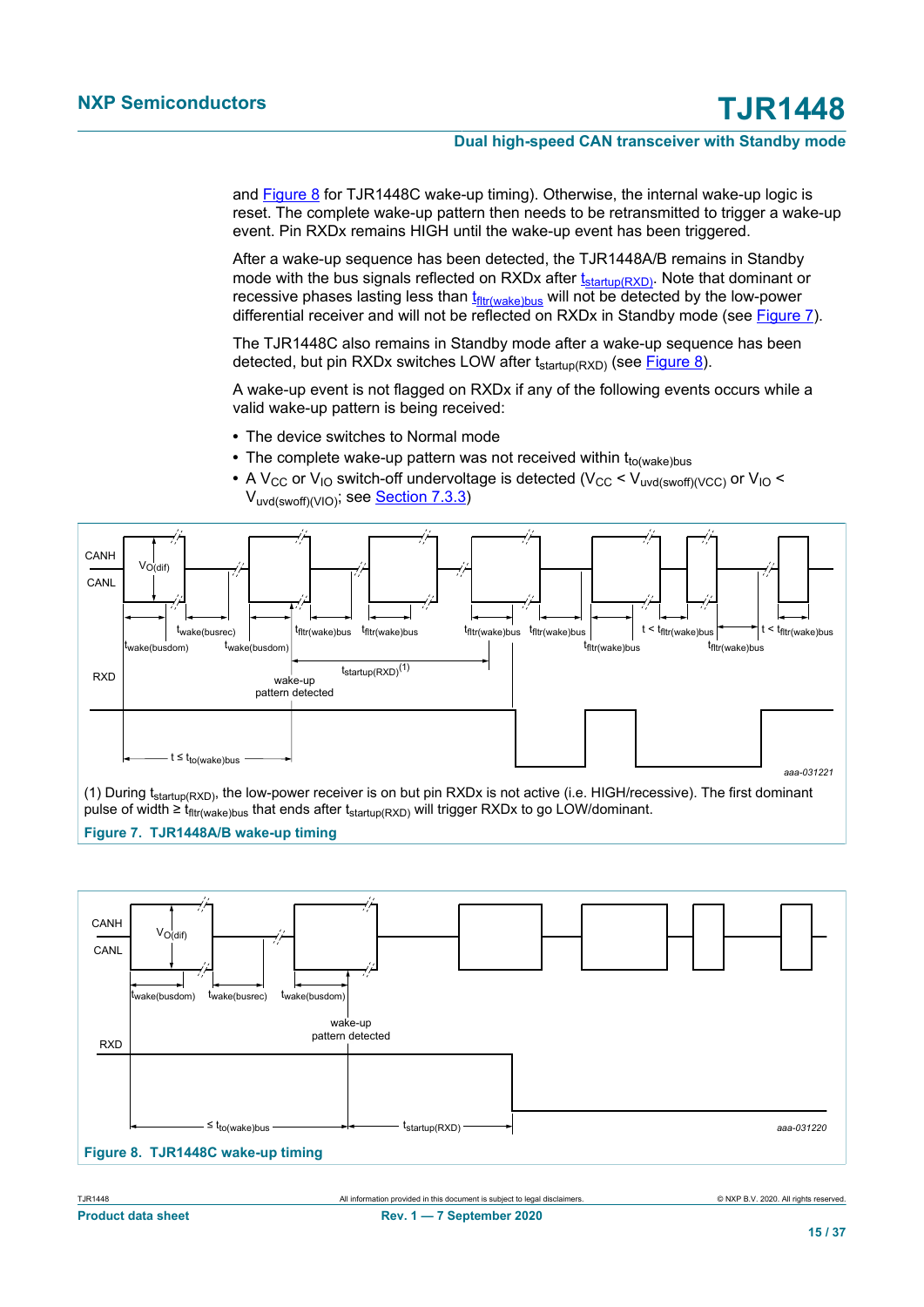## <span id="page-15-3"></span>**7.3 Fail-safe features**

### **7.3.1 TXD dominant timeout function**

<span id="page-15-4"></span><span id="page-15-1"></span>A hardware and/or software application failure in Normal mode that caused pin TXDx to be held LOW would drive the bus lines to a permanent dominant state (blocking all network communications). The TXD dominant timeup function prevents such a network lock-up. A 'TXD dominant timeout' timer is started when pin TXDx goes LOW. If the LOW state on this pin persists for longer than  $t_{\text{totdomTXD}}$ , the transmitter is disabled, releasing the bus lines to recessive state. The TXD dominant time-out timer is reset when pin TXDx is set HIGH.

## **7.3.2 Internal biasing of TXDx and STBx input pins**

<span id="page-15-5"></span>Pins TXDx and STBx have internal pull-ups to  $V_{CC}/V_{10}$  to ensure a safe, defined state in case one, or both, of these pins is left or becomes floating. Pull-up resistors are active on these pins in all states; they should be held at the  $V_{\rm CC}/V_{\rm IO}$  level in Standby mode to minimize supply current.

### **7.3.3 Undervoltage detection on pins VCC and VIO**

<span id="page-15-0"></span>If V<sub>CC</sub> drops below the standby undervoltage detection threshold (V<sub>uvd(stb)(VCC</sub>)) for t<sub>det(uv)</sub>, both transceivers switch to Standby mode. The logic state of pin STBx is ignored until  $V_{CC}$  has recovered.

In the TJR1448A/C, if  $V_{10}$  drops below the switch-off undervoltage detection threshold  $(V<sub>uvd(swoff)(V|O)</sub>$ ) for  $t<sub>uvd(swoff)</sub>$ </sub>, both transceiver switch to Off mode and disengage from the bus (high-ohmic) until  $V_{10}$  has recovered.

In the TJR1448B, if  $V_{CC}$  drops below the switch-off undervoltage detection threshold (Vuvd(swoff)(VCC)) for tuvd(swoff), both transceivers switch to Off mode and disengage from the bus (high-ohmic) until  $V_{CC}$  has recovered.

### **7.3.4 Overtemperature protection**

<span id="page-15-6"></span>The device is protected against overtemperature conditions. If the junction temperature exceeds the shutdown junction temperature,  $T_{j(sd)}$ , the CAN bus drivers are disabled. When the junction temperature drops below  $T_{j(sd)rel}$ , the CAN bus drivers recover once TXDx has been reset to HIGH and Normal mode is selected (waiting for TXDx to go HIGH prevents output driver oscillation due to small variations in temperature).

### **7.3.5 I/O levels**

<span id="page-15-7"></span>Pin VIO on the TJR1448A/C should be connected to the same supply voltage used to supply the microcontroller (see Figure 1). This adjusts the signal levels on pins TXDx, RXDx and STBx to the I/O levels of the microcontroller, allowing for direct interfacing without additional glue logic. Pin VIO also provides the internal supply voltage for the lowpower differential receiver. For applications running in low-power mode, this allows the bus lines to be monitored for activity even if there is no supply voltage on pin VCC.

<span id="page-15-2"></span>All I/O levels are related to  $V_{CC}$  in the TJR1448B and are, therefore, compatible with 5 V microcontrollers. Spurious signals from the microcontroller on pins STB1 and STB2 are filtered out with a filter time of  $t_{\text{fitr}(10)}$ .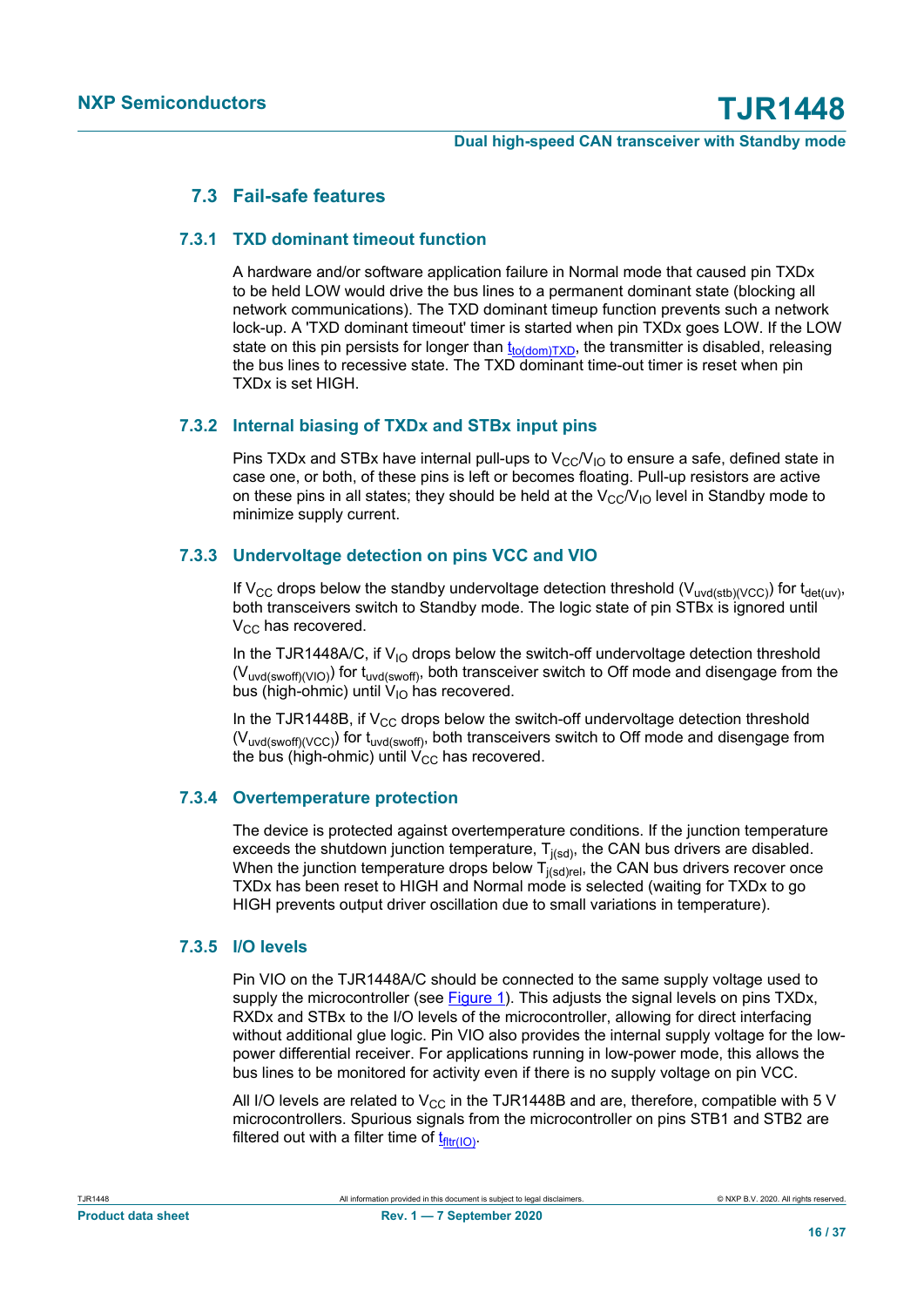# <span id="page-16-9"></span><span id="page-16-2"></span>**8 Limiting values**

#### <span id="page-16-1"></span><span id="page-16-0"></span>**Table 6. Limiting values**

<span id="page-16-5"></span><span id="page-16-4"></span><span id="page-16-3"></span>*In accordance with the Absolute Maximum Rating System (IEC 60134); all voltages are referenced to pin GND, unless otherwise specified.*

<span id="page-16-8"></span><span id="page-16-7"></span><span id="page-16-6"></span>

| <b>Symbol</b>             | <b>Parameter</b>                         | <b>Conditions</b>                                           |     | <b>Min</b>          | <b>Max</b>                   | <b>Unit</b> |
|---------------------------|------------------------------------------|-------------------------------------------------------------|-----|---------------------|------------------------------|-------------|
|                           |                                          |                                                             |     |                     |                              |             |
| $V_{x}$                   | voltage on pin x[1]                      | pins VCC, VIO (TJR1448A), TXDx, STBx                        |     | $-0.3$              | $+6$                         | V           |
|                           |                                          |                                                             |     |                     | $+7^{[2]}$                   | $\vee$      |
|                           |                                          | pins CANHx, CANLx                                           |     | $-36$               | $+40$                        | $\vee$      |
|                           |                                          | pin RXDx                                                    |     |                     |                              |             |
|                           |                                          | <b>TJR1448A/C</b>                                           |     | $-0.3$              | $V_{IO} + 0.3^{[3]}$         | $\vee$      |
|                           |                                          | <b>TJR1448B</b>                                             |     | $-0.3$              | $V_{CC}$ +0.3 <sup>[3]</sup> | $\vee$      |
| V <sub>(CANH-CANL)</sub>  | voltage between pin<br>CANH and pin CANL | between pins CANH1 and CANL1 and between<br>CANH2 and CANL2 |     | $-40$               | $+40$                        | $\vee$      |
| $V_{\text{trt}}$          | transient voltage                        | on pins CANHx, CANLx                                        | [4] |                     |                              |             |
|                           |                                          | pulse 1                                                     |     | $-100$              | $\overline{a}$               | $\vee$      |
|                           |                                          | pulse 2a                                                    |     |                     | $+75$                        | $\vee$      |
|                           |                                          | pulse 3a                                                    |     | $-150$              | $\overline{a}$               | $\vee$      |
|                           |                                          | pulse 3b                                                    |     | $\overline{a}$      | $+100$                       | V           |
| $V_{ESD}$                 | electrostatic discharge                  | IEC 61000-4-2 (150 pF, 330 $\Omega$ discharge circuit)      | [5] |                     |                              |             |
|                           | voltage                                  | on pins CANHx, CANLx                                        |     | -8                  | $+8$                         | kV          |
|                           |                                          | Human Body Model (HBM)                                      |     |                     |                              |             |
|                           |                                          | on any pin                                                  | [6] | $-4$                | $+4$                         | kV          |
|                           |                                          | on pins CANHx, CANLx                                        |     | $\overline{[7]}$ -8 | $+8$                         | kV          |
|                           |                                          | Charged Device Model (CDM)                                  | [8] |                     |                              |             |
|                           |                                          | on corner pins                                              |     | $-750$              | $+750$                       | $\vee$      |
|                           |                                          | on any other pin                                            |     | $-500$              | $+500$                       | V           |
| $T_{\mathsf{vj}}$         | virtual junction<br>temperature          |                                                             |     | $-40$               | $+175$                       | $^{\circ}C$ |
| $\mathsf{T}_{\text{stg}}$ | storage temperature                      |                                                             |     | $-55$               | $+150$                       | $^{\circ}C$ |

[1] The device can sustain voltages up to the specified values over the product lifetime, provided applied voltages (including transients) never exceed these values.

[2] The device can withstand voltages between 6 V and 7 V for a total of 20 s over the product lifetime.

[3] Subject to the qualifications detailed in Table notes 1 and 2 above for pins VCC, VIO, TXDx and STBx.

[4] Verified by an external test house according to IEC TS 62228, Section 4.2.4; parameters for standard pulses defined in ISO7637.

[5] Verified by an external test house according to IEC TS 62228, Section 4.3.

[6] According to AEC-Q100-002.<br>[7] Pins stressed to reference gra Pins stressed to reference group containing all ground and supply pins, emulating the application circuits (Figure 1 and Figure 2). HBM pulse as specified in AEC-Q100-002 used.

[8] According to AEC-Q100-011.

[9] In accordance with IEC 60747-1. An alternative definition of virtual junction temperature is: T<sub>vj</sub> = T<sub>amb</sub> + P × R<sub>th(j-a)</sub>, where R<sub>th(j-a)</sub> is a fixed value used in the calculation of T<sub>vj</sub>. The rating for T<sub>vj</sub> limits the allowable combinations of power dissipation (P) and ambient temperature (T<sub>amb</sub>).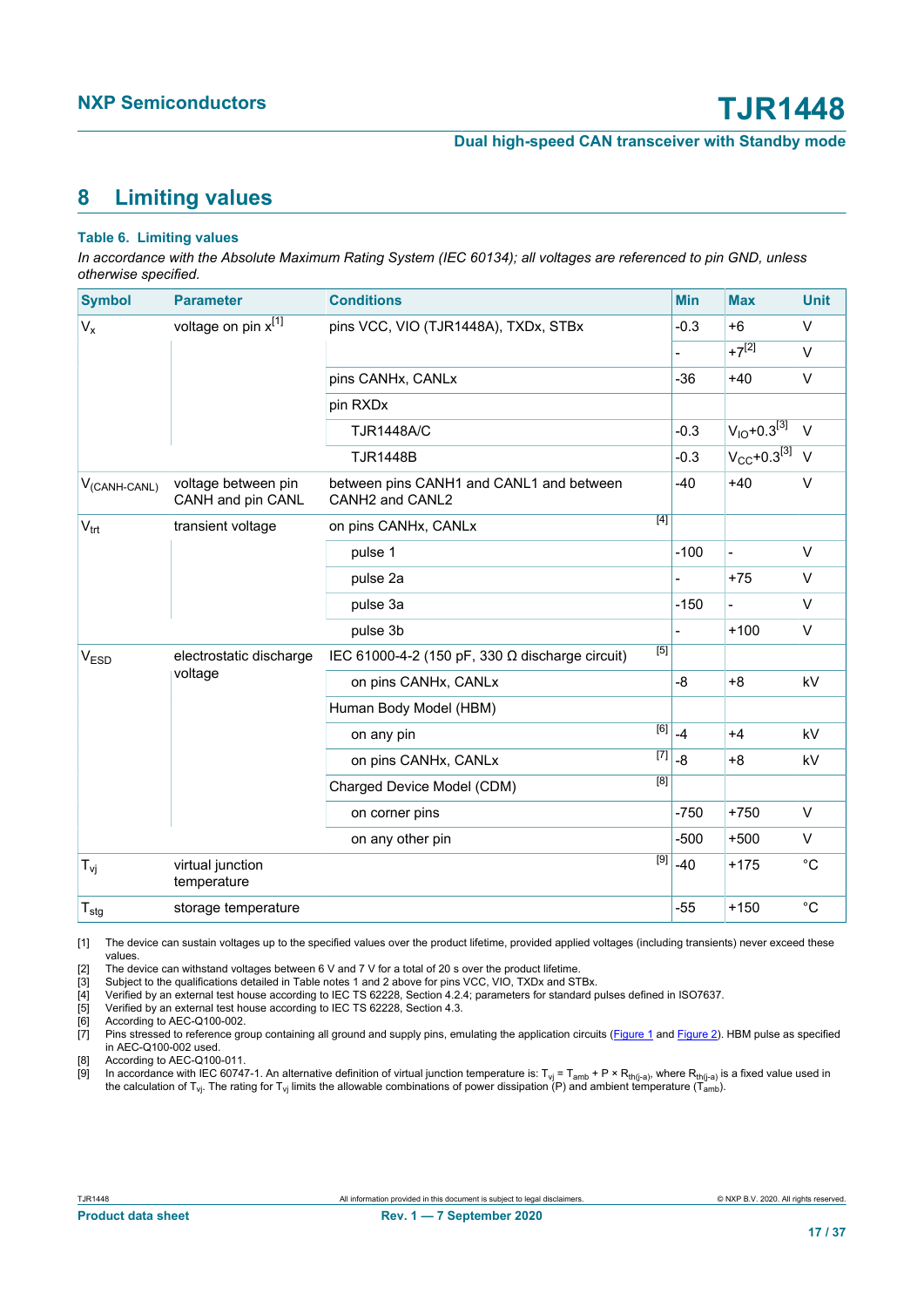# <span id="page-17-2"></span><span id="page-17-0"></span>**9 Thermal characteristics**

#### <span id="page-17-1"></span>**Table 7. Thermal characteristics**

*Value determined for free convection conditions on a JEDEC 2S2P board.*

| <b>Symbol</b>  | <b>Parameter</b>                                                   | Conditions <sup>[1]</sup> | <b>Typ</b> | <b>Unit</b> |
|----------------|--------------------------------------------------------------------|---------------------------|------------|-------------|
| $R_{th(j-a)}$  | thermal resistance from junction to ambient                        | SO <sub>14</sub>          | 62         | K/W         |
|                |                                                                    | HVSON <sub>14</sub>       | 42         | K/W         |
| $R_{th(j-c)}$  | thermal resistance from junction to case <sup>[2]</sup>            | HVSON <sub>14</sub>       | 10         | K/W         |
| $\Psi_{j-top}$ | thermal characterization parameter from junction to top of package | SO <sub>14</sub>          | 8          | K/W         |
|                |                                                                    | HVSON <sub>14</sub>       |            | K/W         |

[1] According to JEDEC JESD51-2, JESD51-5 and JESD51-7 at natural convection on 2s2p board. Board with two inner copper layers (thickness: 35 μm) and thermal via array under the exposed pad connected to the first inner copper layer (thickness: 70 μm).

[2] Case temperature refers to the center of the heatsink at the bottom of the package.

# <span id="page-17-3"></span>**10 Static characteristics**

#### **Table 8. Static characteristics**

T<sub>vj</sub> = -40 °C to +175 °C; V<sub>CC</sub> = 4.5 V to 5.5 V; V<sub>IO</sub> = 2.95 V to 5.5 V (TJR1448A/C); R<sub>L</sub> = 60 Ω unless specified otherwise; all<br>voltages are defined with respect to ground; positive currents flow into the IC.<sup>[\[1\]](#page-20-0)</sup>

| <b>Symbol</b>           | <b>Parameter</b>                               | <b>Conditions</b>                                                                                                    | <b>Min</b>     | <b>Typ</b>               | <b>Max</b>     | <b>Unit</b> |
|-------------------------|------------------------------------------------|----------------------------------------------------------------------------------------------------------------------|----------------|--------------------------|----------------|-------------|
| Supply; pin VCC         |                                                |                                                                                                                      |                |                          |                |             |
| $V_{CC}$                | supply voltage                                 |                                                                                                                      | 4.5            | $\overline{\phantom{a}}$ | 5.5            | V           |
| $V_{uvd(stb)}$          | standby undervoltage<br>detection voltage      | $[2]$                                                                                                                | $\overline{4}$ |                          | 4.5            | V           |
| V <sub>uvhys(stb)</sub> | standby undervoltage<br>hysteresis voltage     |                                                                                                                      | 50             |                          |                | mV          |
| $V_{uvd(swoff)}$        | switch-off undervoltage<br>detection voltage   | $[2]$<br><b>TJR1448B</b>                                                                                             | 2.65           |                          | 2.95           | V           |
| $I_{\rm CC}$            | supply current                                 | Normal mode                                                                                                          |                |                          |                |             |
|                         |                                                | both channels recessive;<br>$V_{TXDx} = V_{10}^{[3]}$                                                                |                | 8                        | 14             | mA          |
|                         |                                                | one channel dominant; one channel<br>recessive; $t < t_{to(dom)TXD}$                                                 |                | 42                       | 67             | mA          |
|                         |                                                | both channels dominant;<br>$VTXDX = 0 V; t < tto(dom)TXD$                                                            |                | 77                       | 120            | mA          |
|                         |                                                | both channels dominant:<br>$VTXDX = 0 V;$<br>short circuit on bus lines;<br>$-3 V < (V_{CANHx} = V_{CANLx}) < +40 V$ |                |                          | 250            | mA          |
|                         |                                                | Standby mode                                                                                                         |                |                          |                |             |
|                         |                                                | TJR1448A,C; $T_{vj}$ < 85 °C                                                                                         |                |                          | $\overline{2}$ | μA          |
|                         |                                                | TJR1448B; $T_{vi}$ < 85 °C                                                                                           |                | 11                       | 18             | μA          |
|                         | I/O level adapter supply; pin VIO (TJR1448A/C) |                                                                                                                      |                |                          |                |             |
| $V_{IO}$                | supply voltage                                 |                                                                                                                      | 2.95           | $\overline{\phantom{a}}$ | 5.5            | V           |

TJR1448 All information provided in this document is subject to legal disclaimers. © NXP B.V. 2020. All rights reserved.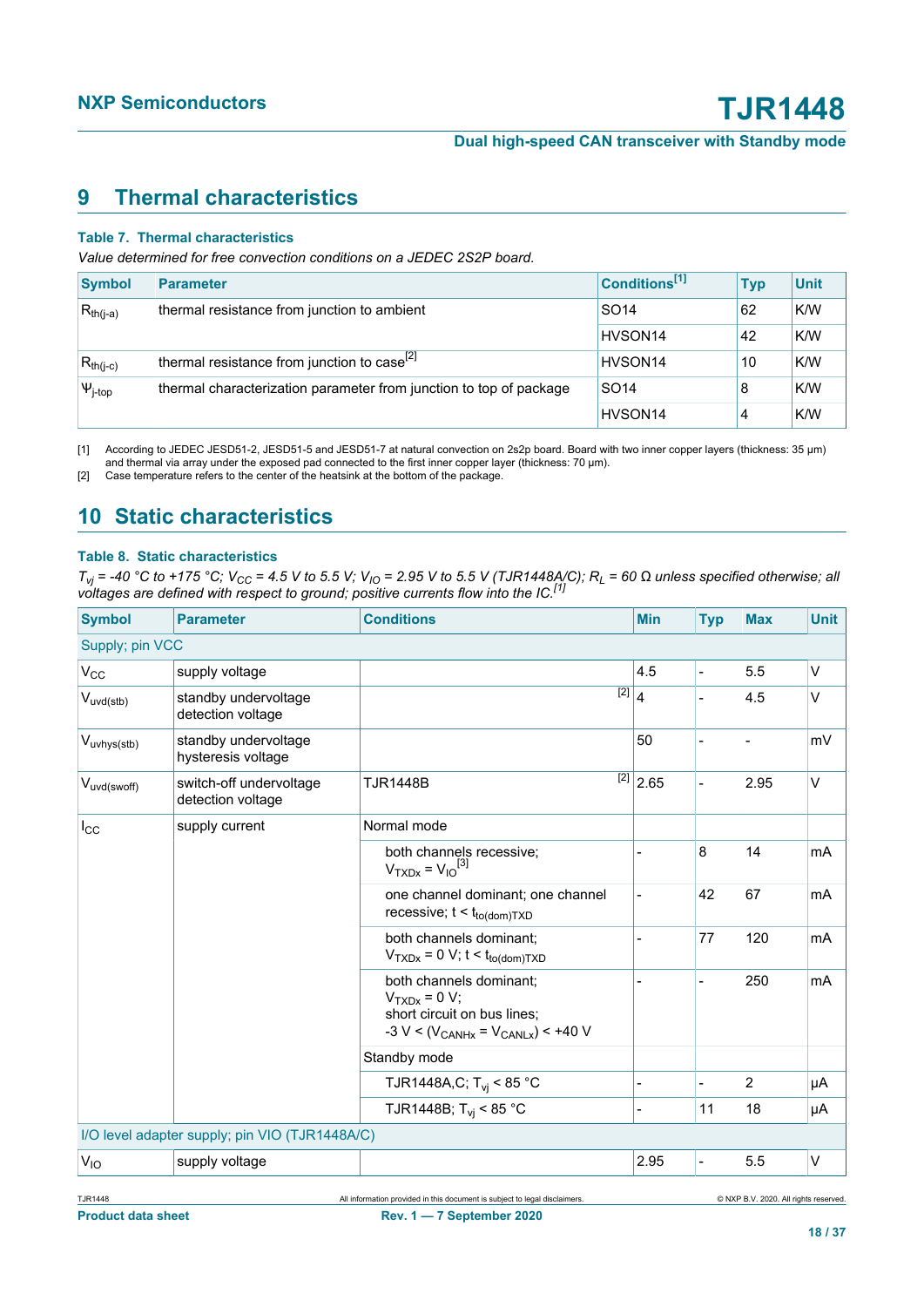# **Dual high-speed CAN transceiver with Standby mode**

| <b>Symbol</b>         | <b>Parameter</b>                              | <b>Conditions</b>                                                                                                                       | <b>Min</b>            | <b>Typ</b>               | <b>Max</b>               | <b>Unit</b> |
|-----------------------|-----------------------------------------------|-----------------------------------------------------------------------------------------------------------------------------------------|-----------------------|--------------------------|--------------------------|-------------|
| Vuvd(swoff)           | switch-off undervoltage<br>detection voltage  |                                                                                                                                         | $\overline{[2]}$ 2.65 |                          | 2.95                     | $\vee$      |
| $I_{IO}$              | supply current                                | Normal mode                                                                                                                             |                       |                          |                          |             |
|                       |                                               | both channels recessive;<br>$VTXDX = VIO$                                                                                               |                       | 270                      | 750                      | μA          |
|                       |                                               | one channel dominant; one channel<br>recessive                                                                                          | $\frac{1}{2}$         | 360                      | 1000                     | μA          |
|                       |                                               | both channels dominant;<br>$VTXDX = 0 V$                                                                                                |                       | 450                      | 1250                     | μA          |
|                       |                                               | Standby mode; $T_{vi}$ < 85 °C                                                                                                          |                       | 11                       | 16                       | μA          |
|                       | CAN transmit data input; pins TXD1 and TXD2   |                                                                                                                                         |                       |                          |                          |             |
| V <sub>IH</sub>       | HIGH-level input voltage                      |                                                                                                                                         | $0.7V_{10}^{[3]}$     | $\overline{\phantom{a}}$ | $\qquad \qquad -$        | V           |
| $V_{IL}$              | LOW-level input voltage                       |                                                                                                                                         |                       |                          | $0.3V_{10}^{3}$          | $\vee$      |
| $V_{hys(TXD)}$        | hysteresis voltage on pin<br>TXD              |                                                                                                                                         | 50                    |                          |                          | mV          |
| $R_{\text{pu}}$       | pull-up resistance                            |                                                                                                                                         | 20                    | $\overline{a}$           | 80                       | kΩ          |
| $C_i$                 | input capacitance                             | $[4]$                                                                                                                                   |                       |                          | 10                       | pF          |
|                       | CAN receive data output; pins RXD1 and RXD2   |                                                                                                                                         |                       |                          |                          |             |
| $I_{OH}$              | HIGH-level output current                     | $V_{RXDx} = V_{10}^{[3]} - 0.4 V$                                                                                                       | $-10$                 |                          | $-1$                     | mA          |
| $I_{OL}$              | LOW-level output current                      | $V_{RXDx} = 0.4 V$ ; bus dominant                                                                                                       | $\mathbf{1}$          |                          | 10                       | mA          |
|                       | Standby control input; pins STB1 and STB2     |                                                                                                                                         |                       |                          |                          |             |
| V <sub>IH</sub>       | HIGH-level input voltage                      |                                                                                                                                         | $0.7V_{10}^{[3]}$     | $\blacksquare$           | $\overline{\phantom{a}}$ | V           |
| $V_{IL}$              | LOW-level input voltage                       |                                                                                                                                         |                       |                          | $0.3V_{10}^{[3]}$        | $\vee$      |
| $V_{\text{hys}}$      | hysteresis voltage                            |                                                                                                                                         | 50                    |                          |                          | mV          |
| $R_{\text{pu}}$       | pull-up resistance                            |                                                                                                                                         | 20                    |                          | 80                       | kΩ          |
| $C_i$                 | input capacitance                             | [4]                                                                                                                                     |                       | $\overline{a}$           | 10                       | pF          |
|                       | Bus lines; pins CANH1, CANH2, CANL1 and CANL2 |                                                                                                                                         |                       |                          |                          |             |
| $V_{O(\mathsf{dom})}$ | dominant output voltage                       | $ V_{TXD} = 0 V$ ; t < t <sub>to(dom)</sub> $TxD$ ;<br>$V_{CC} \ge 4.75$ V; R <sub>L</sub> = 50 $\Omega$ to 65 $\Omega$                 |                       |                          |                          |             |
|                       |                                               | pin CANHx                                                                                                                               | 2.75                  | 3.5                      | 4.5                      | $\vee$      |
|                       |                                               | pin CANLx                                                                                                                               | 0.5                   | 1.5                      | 2.25                     | V           |
| V <sub>TXsym</sub>    | transmitter voltage<br>symmetry               | $[4]$<br>$V_{TXsym} = V_{CANHx} + V_{CANLx}$<br>$[5]$<br>$C_{\text{SPLIT}} = 4.7 \text{ nF}$ ;<br>$f_{TXD}$ = 250 kHz, 1 MHz or 2.5 MHz | $0.9V_{CC}$           |                          | $1.1V_{CC}$              | V           |
| $V_{cm (step)}$       | common mode voltage step                      | $[5]$<br>[6]                                                                                                                            | $-150$                |                          | $+150$                   | mV          |
| $V_{cm(p-p)}$         | peak-to-peak common mode<br>voltage           | $[4]$<br>$[5]$<br>[6]                                                                                                                   | $-300$                |                          | $+300$                   | mV          |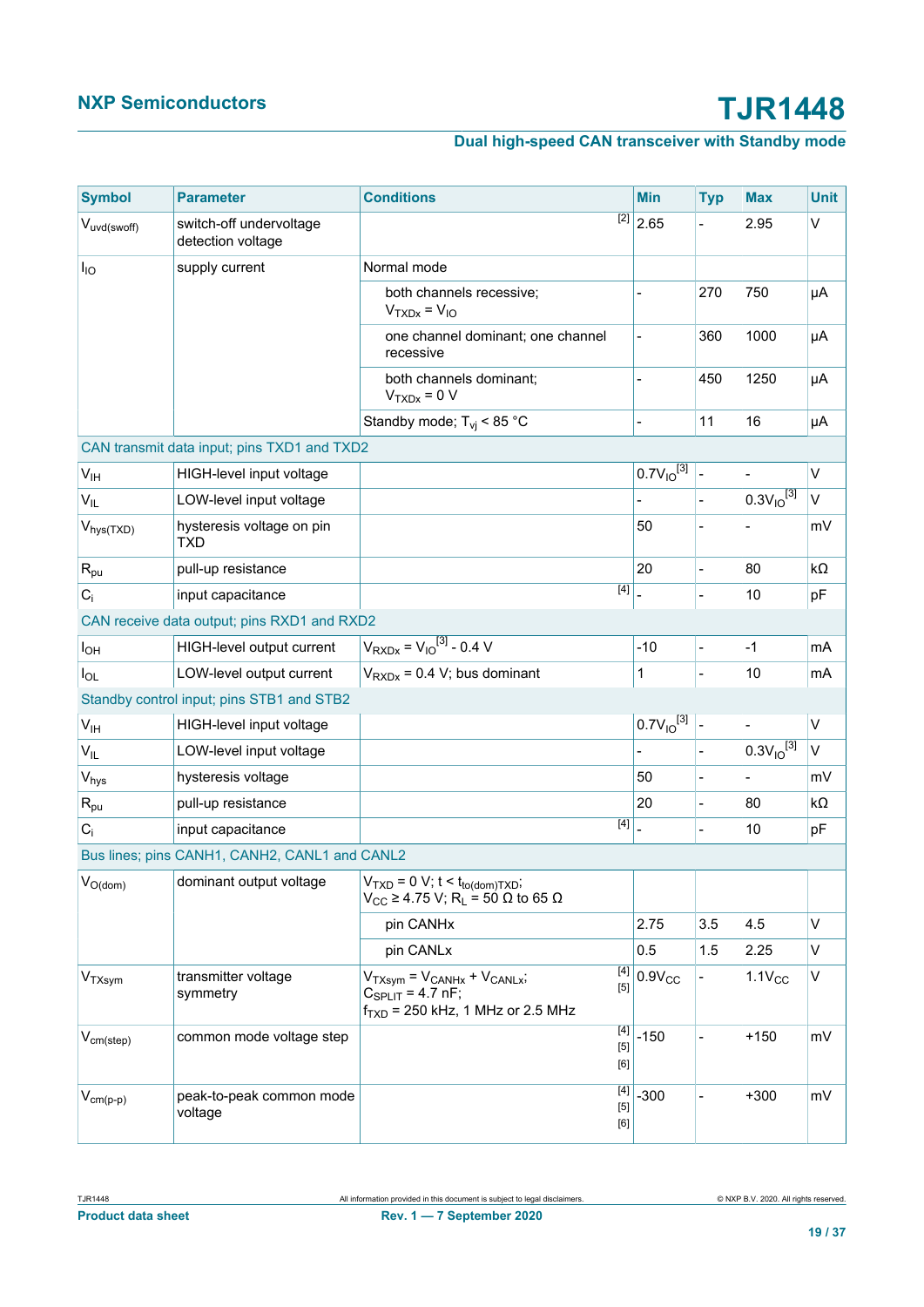# **Dual high-speed CAN transceiver with Standby mode**

| <b>Symbol</b>           | <b>Parameter</b>                                                                              | <b>Conditions</b>                                                                                                | <b>Min</b>                   | <b>Typ</b>     | <b>Max</b> | <b>Unit</b>  |
|-------------------------|-----------------------------------------------------------------------------------------------|------------------------------------------------------------------------------------------------------------------|------------------------------|----------------|------------|--------------|
| $V_{O(di)}$             | differential output voltage                                                                   | dominant; Normal mode; $V_{TXDx} = 0 V$ ;<br>t < t <sub>to(dom)</sub> T <sub>XD</sub> ; V <sub>CC</sub> ≥ 4.75 V |                              |                |            |              |
|                         |                                                                                               | $R_L$ = 50 $\Omega$ to 65 $\Omega$                                                                               | 1.5                          | $\overline{a}$ | 3          | $\vee$       |
|                         |                                                                                               | $R_L$ = 45 $\Omega$ to 70 $\Omega$                                                                               | 1.4                          | $\overline{a}$ | 3.3        | $\vee$       |
|                         |                                                                                               | [4]<br>$R_1 = 2240 \Omega$                                                                                       | 1.5                          | $\frac{1}{2}$  | 5          | V            |
|                         |                                                                                               | recessive; no load                                                                                               |                              |                |            |              |
|                         |                                                                                               | Normal mode; $V_{TXDx} = V_{10}^{3}$                                                                             | $-50$                        | $\overline{a}$ | $+50$      | mV           |
|                         |                                                                                               | Standby mode                                                                                                     | $-0.2$                       |                | $+0.2$     | $\vee$       |
| $V_{O(rec)}$            | recessive output voltage                                                                      | Normal mode; $V_{TXDx} = V_{1O}^{[3]}$ ; no load                                                                 | $\overline{2}$               | 2.5            | 3          | $\vee$       |
|                         |                                                                                               | Standby mode; no load                                                                                            | $-0.1$                       | $\blacksquare$ | $+0.1$     | V            |
| $V_{th(RX)diff}$        | differential receiver<br>threshold voltage                                                    | -12 V ≤ V <sub>CANHx</sub> ≤ +12 V;<br>-12 V ≤ V <sub>CAxNL</sub> ≤ +12 V                                        |                              |                |            |              |
|                         |                                                                                               | Normal mode                                                                                                      | 0.5                          |                | 0.9        | $\vee$       |
|                         |                                                                                               | Standby mode                                                                                                     | 0.4                          | $\overline{a}$ | 1.1        | V            |
| $V_{rec(RX)}$           | receiver recessive voltage                                                                    | -12 V ≤ V <sub>CANHx</sub> ≤ +12 V;<br>-12 $V \leq V_{CANLx} \leq +12 V$                                         |                              |                |            |              |
|                         |                                                                                               | Normal mode                                                                                                      | $-4$                         | $\overline{a}$ | $+0.5$     | $\vee$       |
|                         |                                                                                               | Standby mode                                                                                                     | -4                           |                | $+0.4$     | $\mathsf{V}$ |
| $V_{dom(RX)}$           | receiver dominant voltage                                                                     | -12 V ≤ V <sub>CANHx</sub> ≤ +12 V;<br>-12 $V \leq V_{\text{CANLx}} \leq +12 V$                                  |                              |                |            |              |
|                         |                                                                                               | Normal mode                                                                                                      | 0.9                          | $\overline{a}$ | 9          | $\vee$       |
|                         |                                                                                               | Standby mode                                                                                                     | 1.1                          |                | 9          | $\vee$       |
| $V_{\text{hys}(RX)$ dif | differential receiver<br>hysteresis voltage                                                   | -12 V ≤ V <sub>CANHx</sub> ≤ +12 V;<br>-12 V $\leq$ V <sub>CANLx</sub> $\leq$ +12 V; Normal mode                 | 50                           |                |            | mV           |
| $I_{O(\rm sc)}$         | short-circuit output current                                                                  | -15 V ≤ V <sub>CANHx</sub> ≤ +40 V;<br>-15 $V \leq V_{CANLx} \leq +40 V$                                         | $\qquad \qquad \blacksquare$ |                | 115        | mA           |
| $I_{O(\rm sc) \rm rec}$ | recessive short-circuit output $-27 \text{ V} \leq V_{CANHx} \leq +32 \text{ V}$ ;<br>current | -27 V $\leq$ V <sub>CANLx</sub> $\leq$ +32 V; Normal mode;<br>V <sub>TXD</sub> = V <sub>IO</sub> <sup>13</sup>   | $-3$                         |                | $+3$       | mA           |
| I <sub>L</sub>          | leakage current                                                                               | $V_{CC}$ = $V_{IO}$ = 0 V or pins shorted to GND<br>via 47 KQ; $V_{CANHx} = V_{CANLx} = 5 V$                     | $-10$                        |                | $+10$      | μA           |
| $R_i$                   | input resistance                                                                              | -2 $V \leq V_{CANLx} \leq +7 V;$<br>$-2 V \leq V_{CANHx} \leq +7 V$                                              | 25                           | 40             | 50         | kΩ           |
| $\Delta R_i$            | input resistance deviation                                                                    | $0 V \leq V_{CANLx} \leq +5 V;$<br>$0 V \leq V_{CANHx} \leq +5 V$                                                | $-3$                         | $\overline{a}$ | $+3$       | $\%$         |
| $R_{i(dif)}$            | differential input resistance                                                                 | -2 V ≤ V <sub>CANL</sub> ≤ +7 V;<br>-2 V ≤ V <sub>CANH</sub> ≤ +7 V                                              | 50                           | 80             | 100        | kΩ           |
| $C_{i(cm)}$             | common-mode input<br>capacitance                                                              | [4]                                                                                                              |                              |                | 20         | pF           |
| $C_{i(\text{dif})}$     | differential input capacitance                                                                | [4]                                                                                                              |                              |                | 10         | pF           |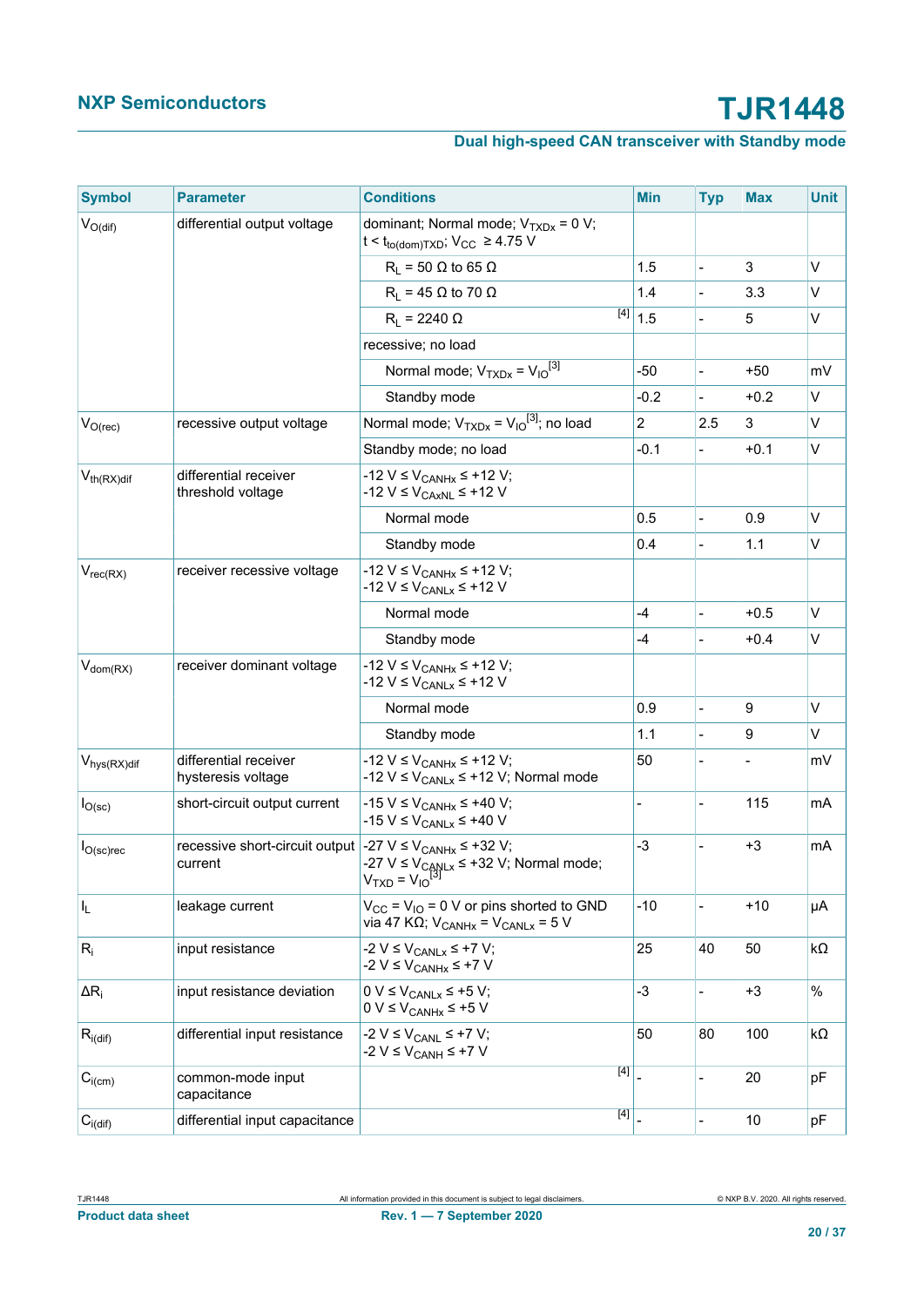### **Dual high-speed CAN transceiver with Standby mode**

<span id="page-20-3"></span><span id="page-20-2"></span><span id="page-20-1"></span><span id="page-20-0"></span>

| <b>Symbol</b>                | <b>Parameter</b>                         | <b>Conditions</b> | <b>Min</b> | Typ                      | <b>Max</b> | <b>Unit</b> |  |
|------------------------------|------------------------------------------|-------------------|------------|--------------------------|------------|-------------|--|
| <b>Temperature detection</b> |                                          |                   |            |                          |            |             |  |
| $T_{j(sd)}$                  | shutdown junction<br>temperature         | [4]               | 180        | $\overline{\phantom{0}}$ | 200        | $^{\circ}C$ |  |
| l j(sd)rel                   | release shutdown junction<br>temperature |                   | $[4]$ 175  | -                        | 195        | °С          |  |

<span id="page-20-5"></span><span id="page-20-4"></span>[1] All parameters are guaranteed over the virtual junction temperature range by design. Factory testing uses correlated test conditions to cover the specified temperature and power supply voltage ranges.

[2] Undervoltage is detected between min and max values. Undervoltage is guaranteed to be detected below min value and guaranteed not to be detected above max value.

[3] V<sub>CC</sub> in TJR1448B<br>[4] Not tested in production; guaranteed by design.

For the test circuit used.<br>[4] The test circuit used to measure the bus output voltage symmetry and the common-mode voltages (which includes C<sub>SPLIT</sub>) is shown in [Figure 15](#page-26-0).<br>[5] The test circuit used to measure the bus out

See [Figure 11](#page-23-0)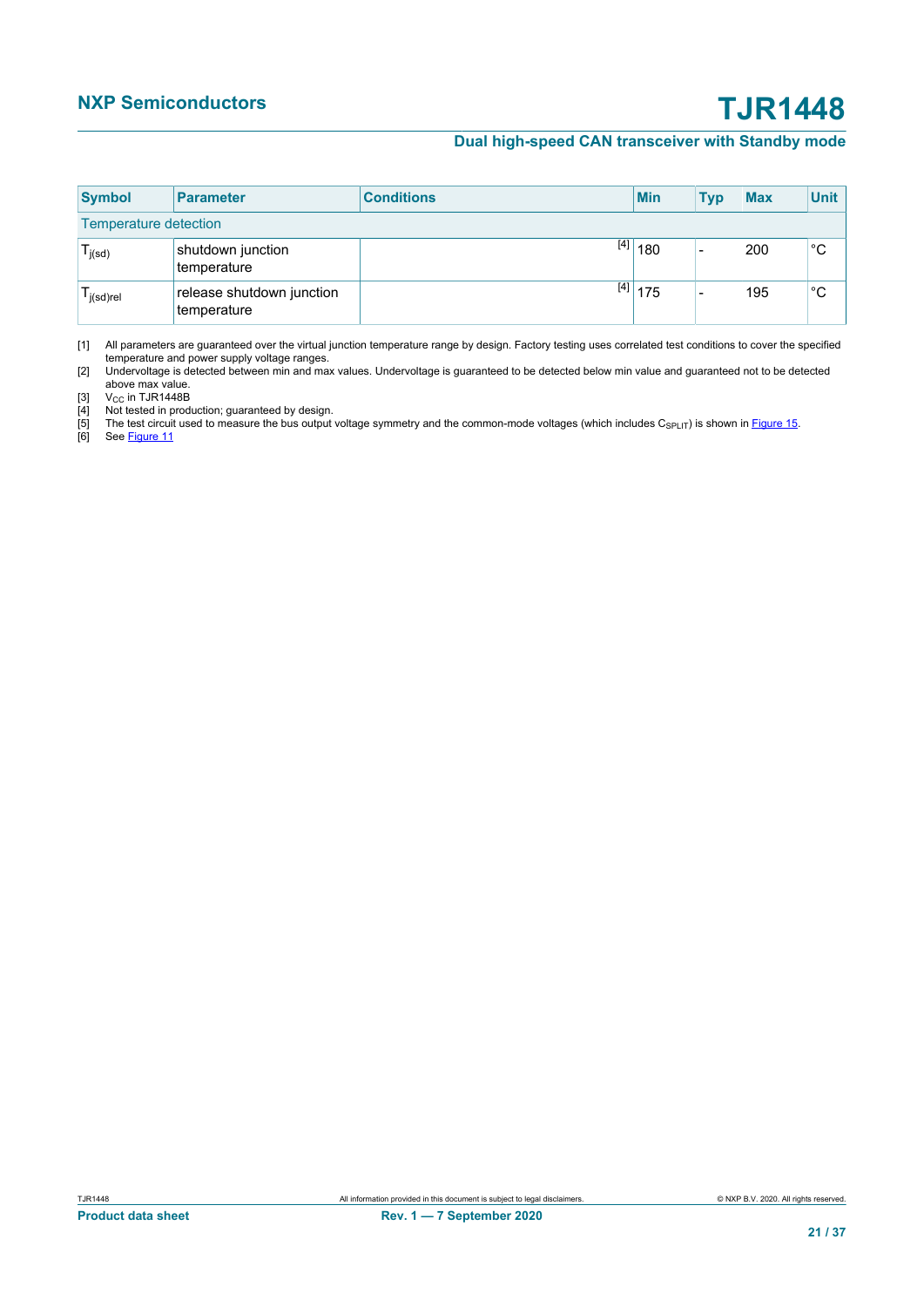# <span id="page-21-9"></span>**11 Dynamic characteristics**

### **Table 9. Dynamic characteristics**

T<sub>vj</sub> = -40 °C to +175 °C; V<sub>CC</sub> = 4.5 V to 5.5 V; V<sub>IO</sub> = 2.95 V to 5.5 V (TJR1448A/C); R<sub>L</sub> = 60 Ω unless specified otherwise; all<br>voltages are defined with respect to ground.<sup>[\[1\]](#page-22-0)</sup>

<span id="page-21-7"></span>

| <b>Symbol</b>                                                                                                                  | <b>Parameter</b>                                                                         | <b>Conditions</b>                                                           |                    | <b>Min</b>                | <b>Typ</b>               | <b>Max</b>       | <b>Unit</b> |
|--------------------------------------------------------------------------------------------------------------------------------|------------------------------------------------------------------------------------------|-----------------------------------------------------------------------------|--------------------|---------------------------|--------------------------|------------------|-------------|
| CAN timing characteristics; t <sub>bit(TXD)</sub> > 200 ns; see Figure 9, Figure 10 and Figure 14                              |                                                                                          |                                                                             |                    |                           |                          |                  |             |
| $t_{d(TXD-busdom)}$                                                                                                            | delay time from TXD to bus dominant                                                      | Normal mode                                                                 |                    |                           |                          | 102.5            | ns          |
| t <sub>d</sub> (TXD-busrec)                                                                                                    | delay time from TXD to bus recessive                                                     | Normal mode                                                                 |                    |                           |                          | 102.5            | ns          |
| t <sub>d</sub> (busdom-RXD)                                                                                                    | delay time from bus dominant to RXD                                                      | Normal mode                                                                 |                    |                           |                          | 127.5            | ns          |
| t <sub>d(busrec-RXD)</sub>                                                                                                     | delay time from bus recessive to RXD                                                     | Normal mode                                                                 |                    |                           | $\blacksquare$           | 127.5            | ns          |
| $t_{d(TXDL-RXDL)}$                                                                                                             | delay time from TXD LOW to RXD LOW                                                       | Normal mode                                                                 |                    |                           |                          | 230              | ns          |
| $t_{d(TXDH-RXDH)}$                                                                                                             | delay time from TXD HIGH to RXD HIGH                                                     | Normal mode                                                                 |                    |                           |                          | 230              | ns          |
|                                                                                                                                | CAN FD timing characteristics according to ISO 11898-2:2016; see Figure 10 and Figure 14 |                                                                             |                    |                           |                          |                  |             |
| $t_{\text{bit(bus)}}$                                                                                                          | transmitted recessive bit width                                                          | $t_{\text{bit(TXD)}}$ = 500 ns                                              |                    | 435                       | $\overline{a}$           | 530              | ns          |
|                                                                                                                                |                                                                                          | $t_{\text{bit(TXD)}}$ = 200 ns                                              |                    | 155                       | $\blacksquare$           | 210              | ns          |
| $\Delta t_{rec}$                                                                                                               | receiver timing symmetry                                                                 | $t_{\text{bit(TXD)}}$ = 500 ns                                              |                    | -65                       | $\frac{1}{2}$            | +40              | ns          |
|                                                                                                                                |                                                                                          | $t_{\text{bit(TXD)}}$ = 200 ns                                              |                    | $-45$                     | $\overline{\phantom{0}}$ | $+15$            | ns          |
| $t_{\text{bit(RXD)}}$                                                                                                          | bit time on pin RXD                                                                      | $t_{\text{bit(TXD)}}$ = 500 ns                                              |                    | 400                       |                          | 550              | ns          |
|                                                                                                                                |                                                                                          | $t_{\text{bit(TXD)}}$ = 200 ns                                              |                    | 120                       | $\overline{a}$           | 220              | ns          |
|                                                                                                                                | Dominant time-out time; pins TXD1 and TXD2                                               |                                                                             |                    |                           |                          |                  |             |
| t <sub>to(dom)TXD</sub>                                                                                                        | TXD dominant time-out time                                                               | $VTXD = 0 V; Normal mode$                                                   | $[3]$              | $\overline{[2]} \mid 0.8$ |                          | 9                | ms          |
|                                                                                                                                | Bus wake-up times; pins CANH1, CANH2 and CANL1, CANL2; see Figure 7 and Figure 8         |                                                                             |                    |                           |                          |                  |             |
| twake(busdom)                                                                                                                  | bus dominant wake-up time                                                                | Standby mode                                                                | $[2]$<br>[4]       | 0.5                       |                          | 1.8              | μs          |
| t <sub>wake(busrec)</sub>                                                                                                      | bus recessive wake-up time                                                               | [2]<br>Standby mode<br>$[4]$                                                |                    | 0.5                       |                          | 1.8              | μs          |
| to(wake)bus                                                                                                                    | bus wake-up time-out time                                                                | $[2]$<br>Standby mode<br>$[3]$                                              |                    | 0.8                       |                          | $\boldsymbol{9}$ | ms          |
| t <sub>fltr(wake)bus</sub>                                                                                                     | bus wake-up filter time                                                                  | $\begin{array}{ c c }\n\hline\n2 & \end{array}$<br>TJR1448A/B; Standby mode |                    |                           | $\overline{a}$           | 1.8              | $\mu s$     |
| <b>Mode transitions</b>                                                                                                        |                                                                                          |                                                                             |                    |                           |                          |                  |             |
| $t_{t(moch)}$                                                                                                                  | mode change transition time                                                              |                                                                             | [2]                |                           |                          | 50               | $\mu s$     |
| t <sub>startup</sub>                                                                                                           | start-up time                                                                            |                                                                             | $\boxed{2}$        |                           |                          | 1                | ms          |
| <i>t</i> startup(RXD)                                                                                                          | RXD start-up time                                                                        | $\overline{[2]}$ 4<br>to Standby mode after wake-<br>[5]<br>up              |                    |                           |                          | 20               | μs          |
| IO filter; pins STB1 and STB2                                                                                                  |                                                                                          |                                                                             |                    |                           |                          |                  |             |
| $t_{\text{fltr}(IO)}$                                                                                                          | IO filter time                                                                           |                                                                             | $\overline{[6]}$ 1 |                           |                          | 5                | μs          |
|                                                                                                                                | Undervoltage detection; see Figure 4 and Figure 5                                        |                                                                             |                    |                           |                          |                  |             |
| $t_{\text{det}(uv)}$                                                                                                           | undervoltage detection time                                                              | $\begin{array}{c c} \hline \text{2} & \end{array}$<br>on pin VCC            |                    |                           |                          | 30               | μs          |
| $t_{uvd(swoff)}$                                                                                                               | switch-off undervoltage detection time                                                   | on pin VCC; TJR1448B                                                        | $[2]$              |                           | -                        | 30               | μs          |
| TJR1448<br>All information provided in this document is subject to legal disclaimers.<br>@ NXP B.V. 2020. All rights reserved. |                                                                                          |                                                                             |                    |                           |                          |                  |             |

<span id="page-21-8"></span><span id="page-21-6"></span><span id="page-21-5"></span><span id="page-21-4"></span><span id="page-21-3"></span><span id="page-21-2"></span><span id="page-21-1"></span><span id="page-21-0"></span>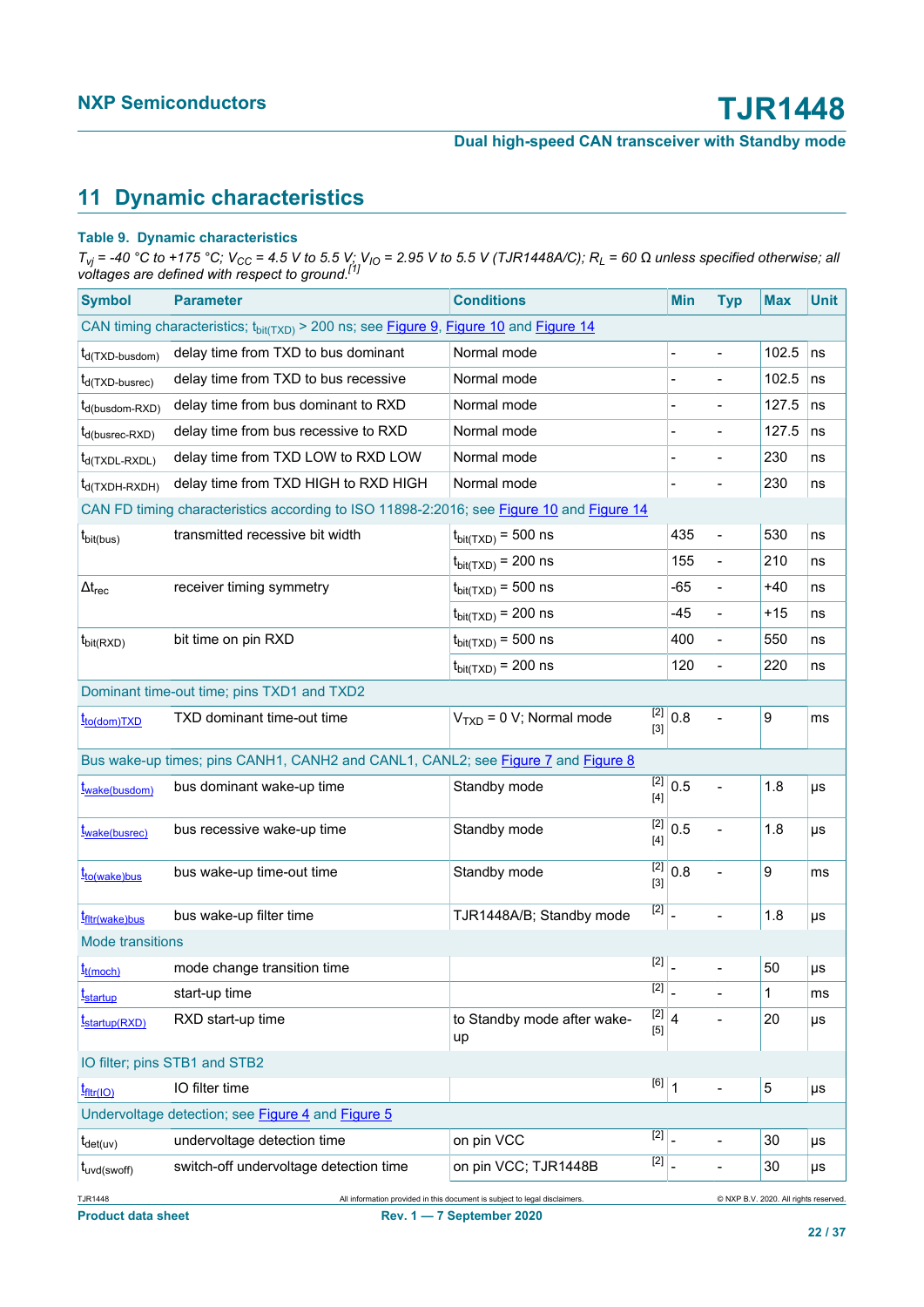## **Dual high-speed CAN transceiver with Standby mode**

<span id="page-22-3"></span><span id="page-22-2"></span><span id="page-22-0"></span>

| Symbol   | Parameter                  | <b>Conditions</b>               | <b>Min</b> | <b>Tvp</b> | <b>Max</b> | <b>Unit</b> |
|----------|----------------------------|---------------------------------|------------|------------|------------|-------------|
|          |                            | $[2]$<br>on pin VIO; TJR1448A/C |            |            | 30         | μs          |
| lrec(uv) | undervoltage recovery time | $[2]$<br>on pin VCC             |            |            | 50         | μs          |

<span id="page-22-5"></span><span id="page-22-4"></span>[1] All parameters are guaranteed over the junction temperature range by design. Factory testing uses correlated test conditions to cover the specified temperature and power supply voltage ranges.

<span id="page-22-6"></span>[2] Not tested in production; guaranteed by design.

[3] Time-out occurs between the min and max values. Time-out is guaranteed not to occur below the min value; time-out is guaranteed to occur above the max value.

[4] A dominant/recessive phase shorter than the min value is guaranteed not be seen as a dominant/recessive bit; a dominant/recessive phase longer than the max value is guaranteed to be seen as a dominant/recessive bit.

[5] When a wake-up is detected, RXD start-up time is between the min and max values. RXD cannot be relied on below the min value; RXD can be relied on above the max value; see **[Figure 7](#page-14-0)** and **Figure 8**.

[6] Pulses shorter than the min value are guaranteed to be filtered out; pulses longer than the max value are guaranteed to be processed.

<span id="page-22-1"></span>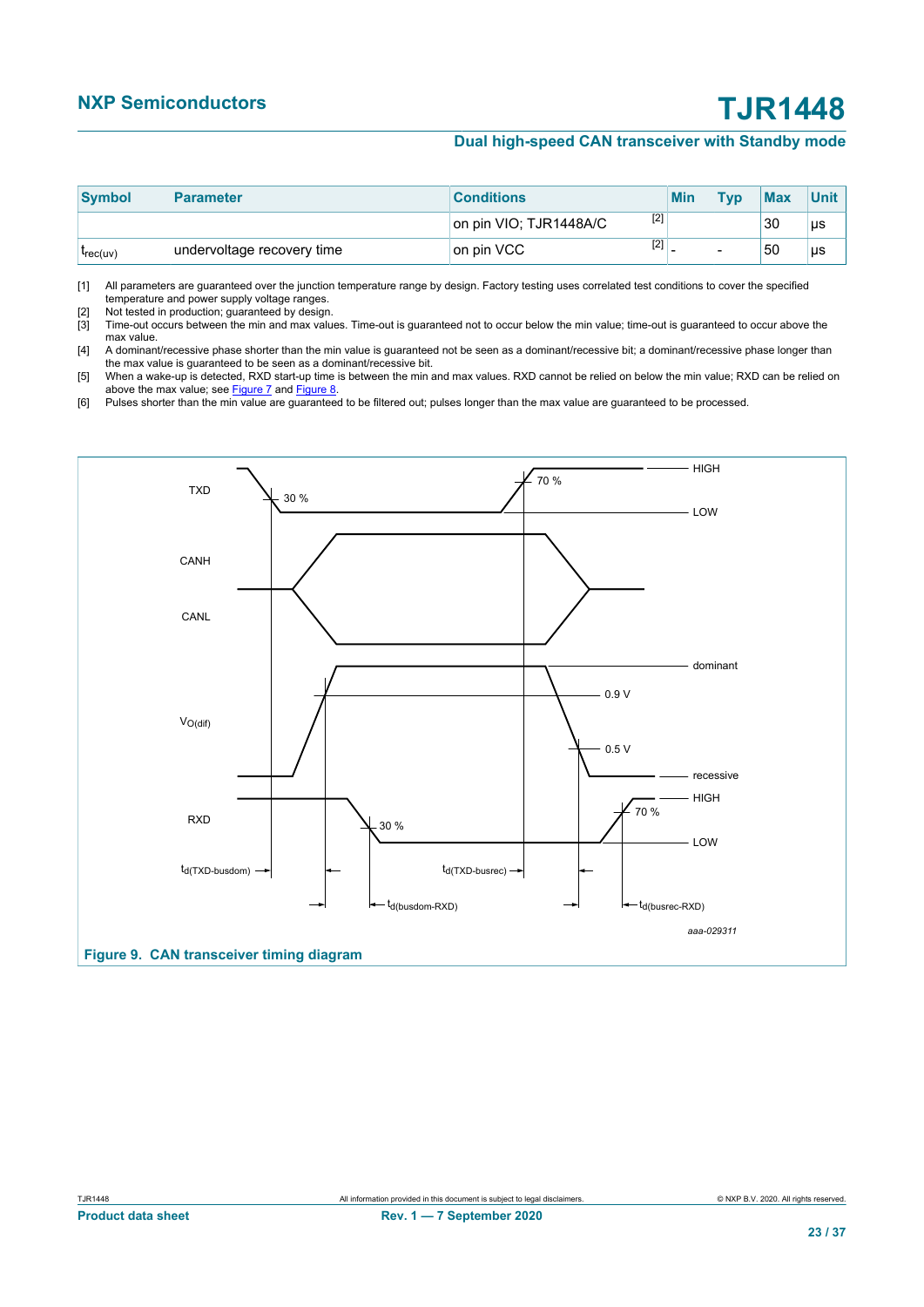**Dual high-speed CAN transceiver with Standby mode**

<span id="page-23-1"></span>

<span id="page-23-0"></span>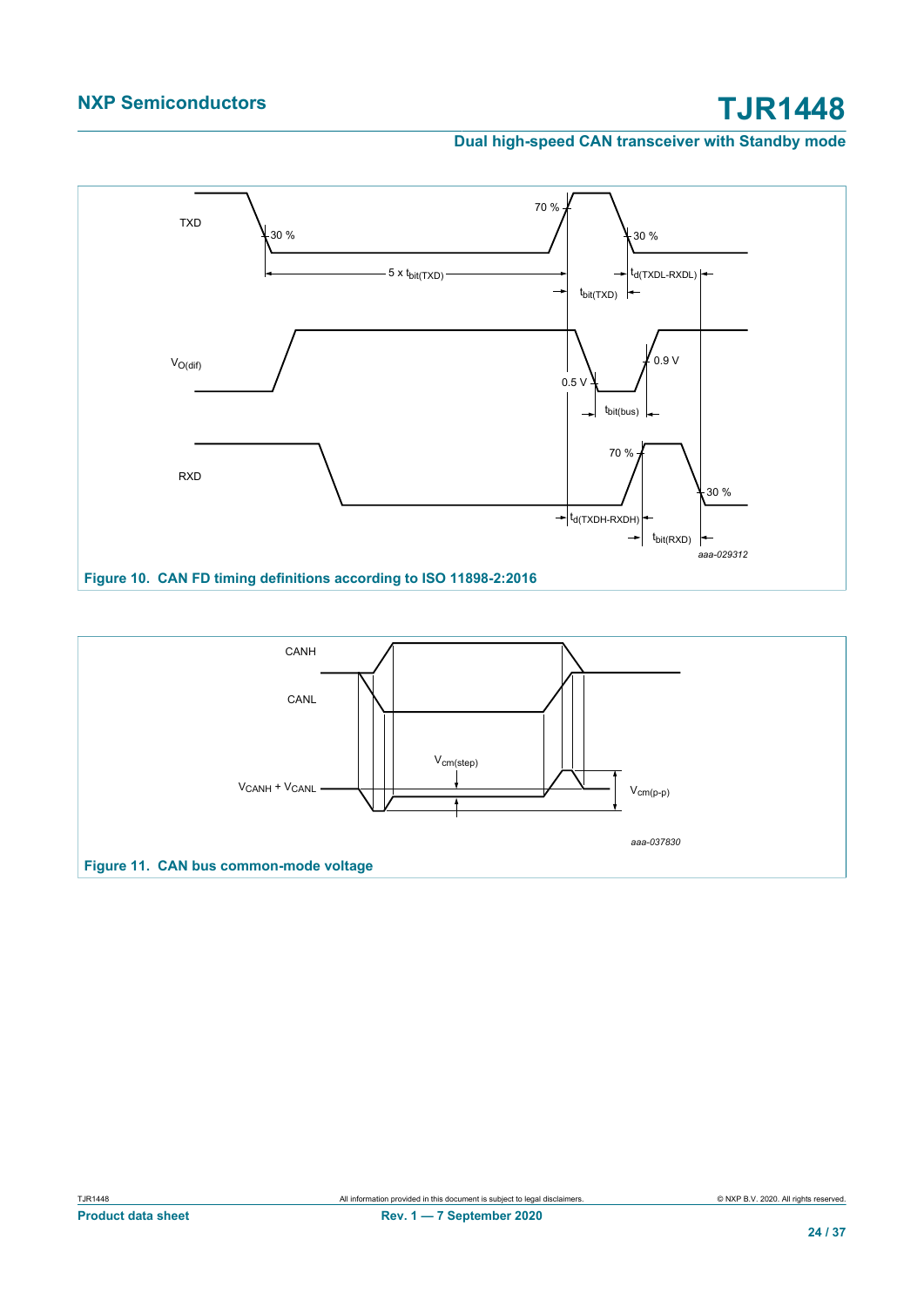# <span id="page-24-0"></span>**12 Application information**

# <span id="page-24-1"></span>**12.1 Application diagrams**

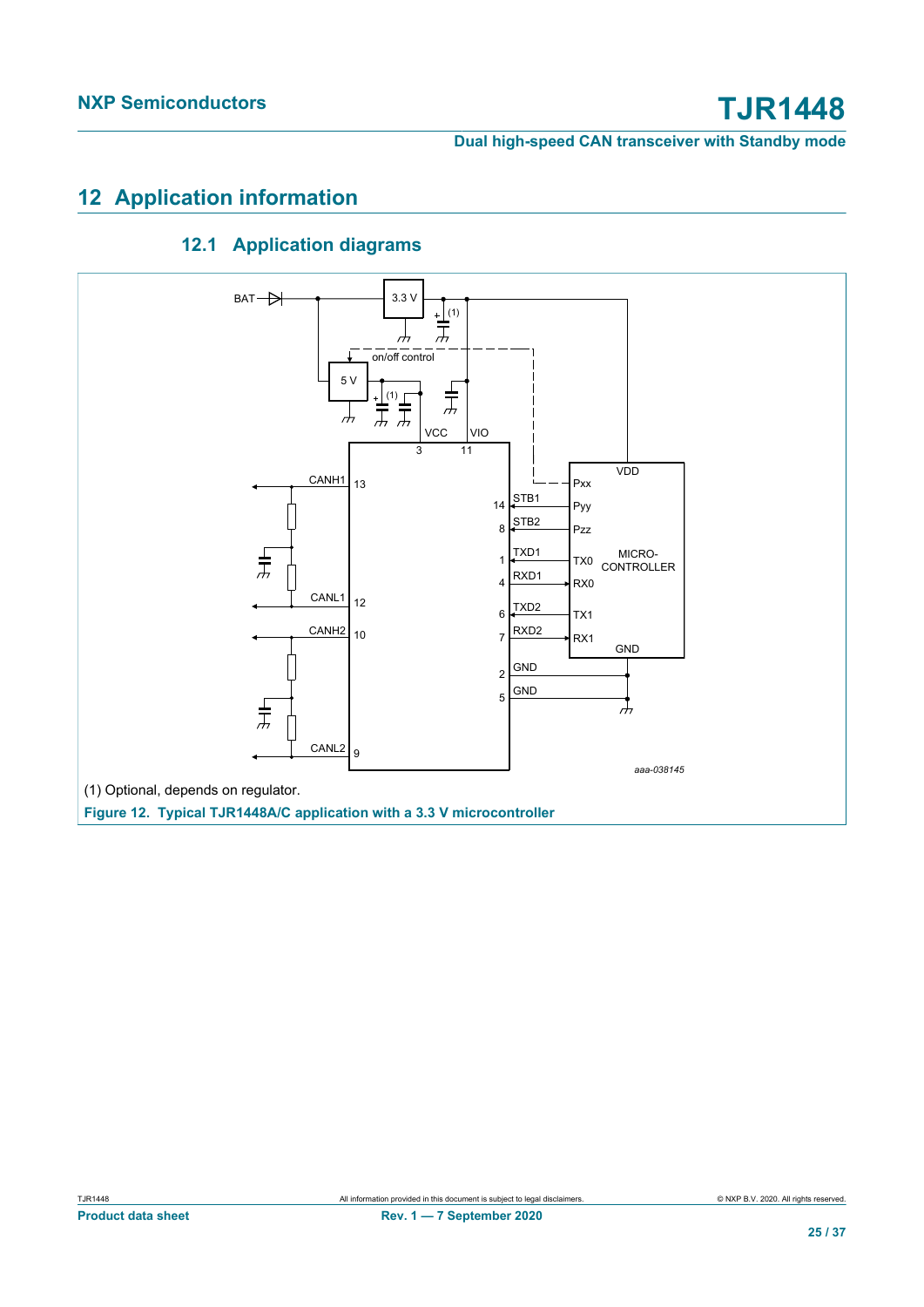**Dual high-speed CAN transceiver with Standby mode**



# **12.2 Application hints**

<span id="page-25-0"></span>Further information on the application of the TJR1448 can be found in NXP application hints AH2002 *'TJx144x/TJx146x Application Hints'*, available on request from NXP Semiconductors.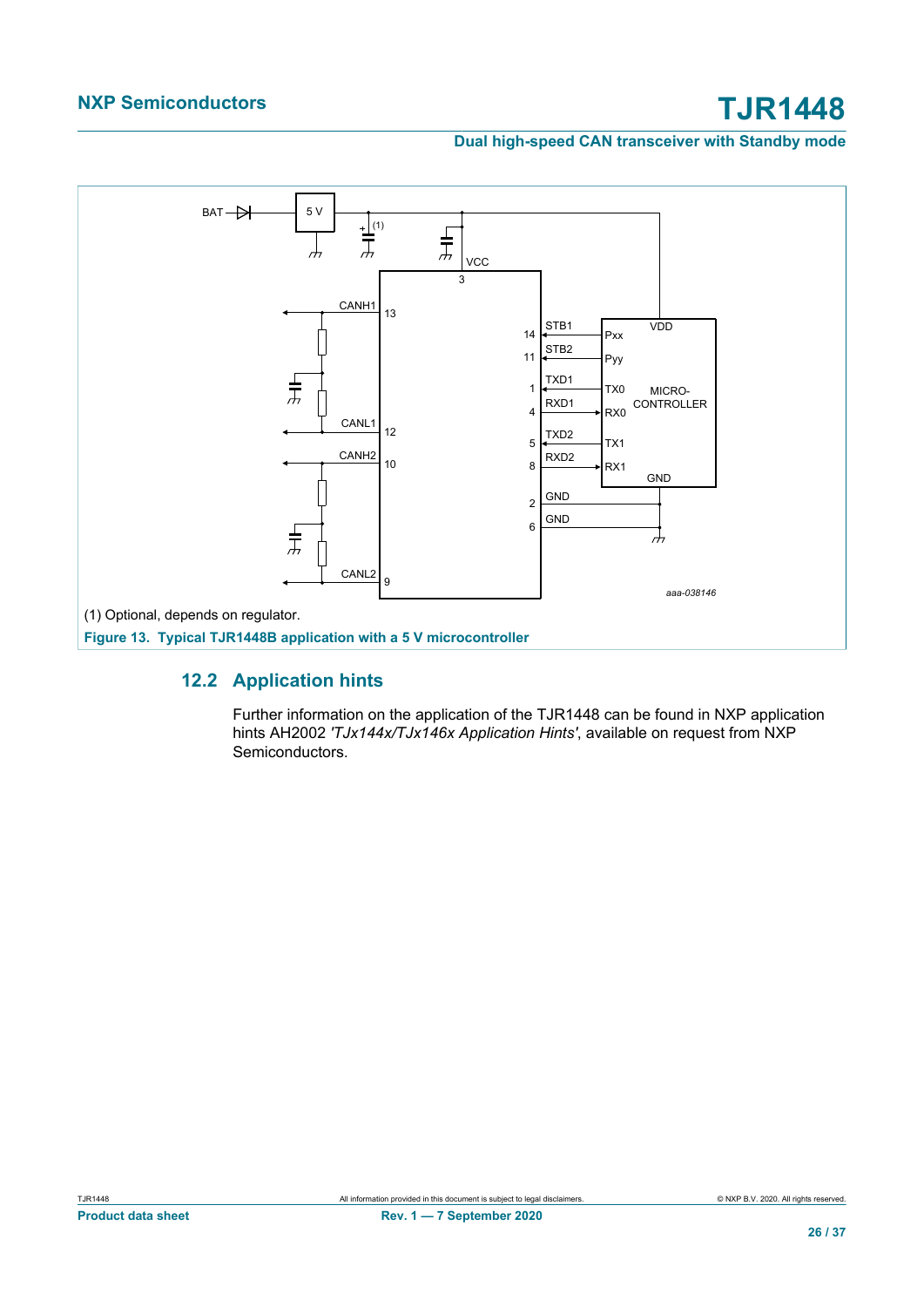# <span id="page-26-2"></span>**13 Test information**

<span id="page-26-1"></span>

<span id="page-26-0"></span>

## **13.1 Quality information**

<span id="page-26-3"></span>This product has been qualified in accordance with the Automotive Electronics Council (AEC) standard *Q100 Rev-H - Failure mechanism based stress test qualification for integrated circuits*, and is suitable for use in automotive applications.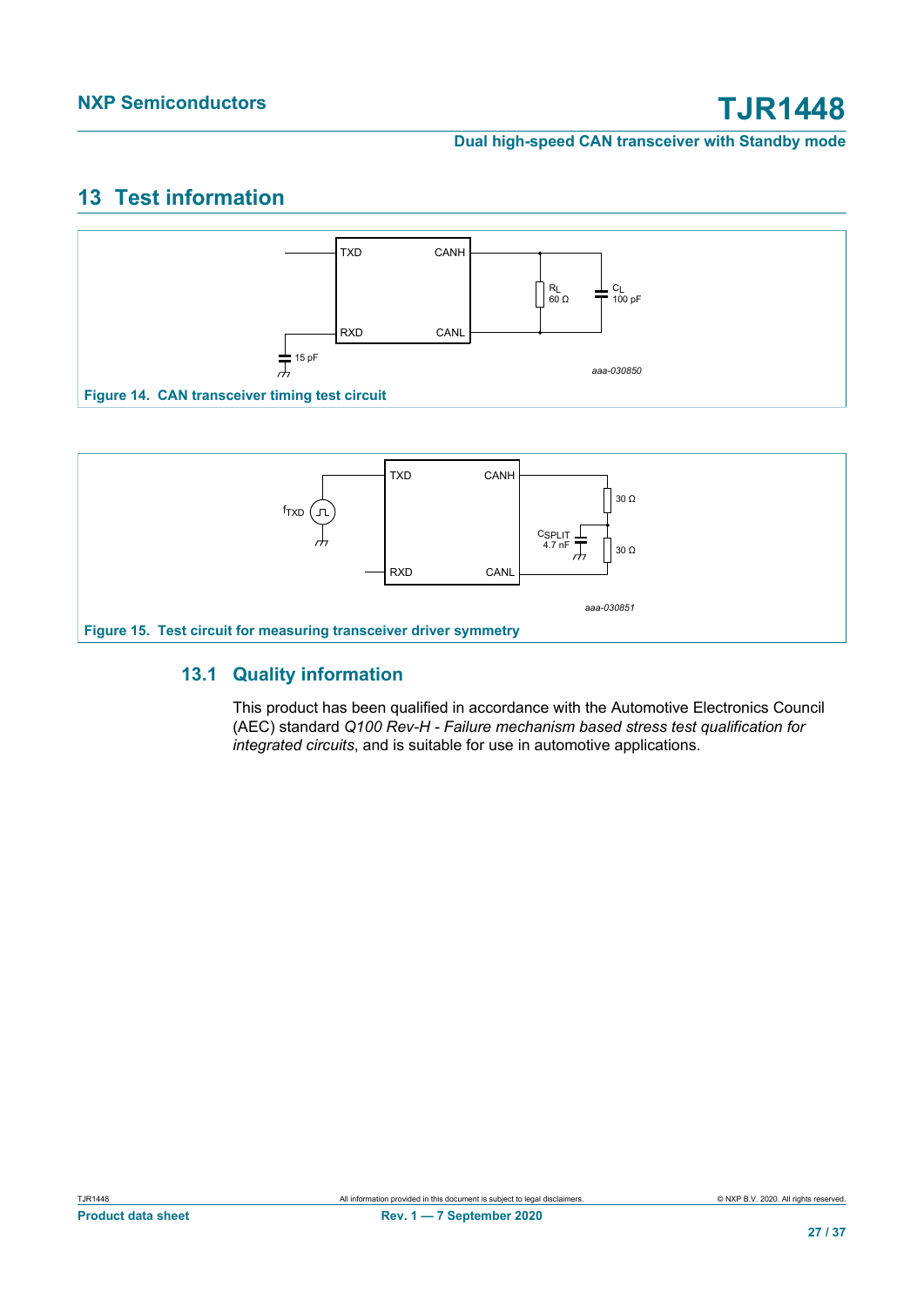# <span id="page-27-0"></span>**14 Package outline**

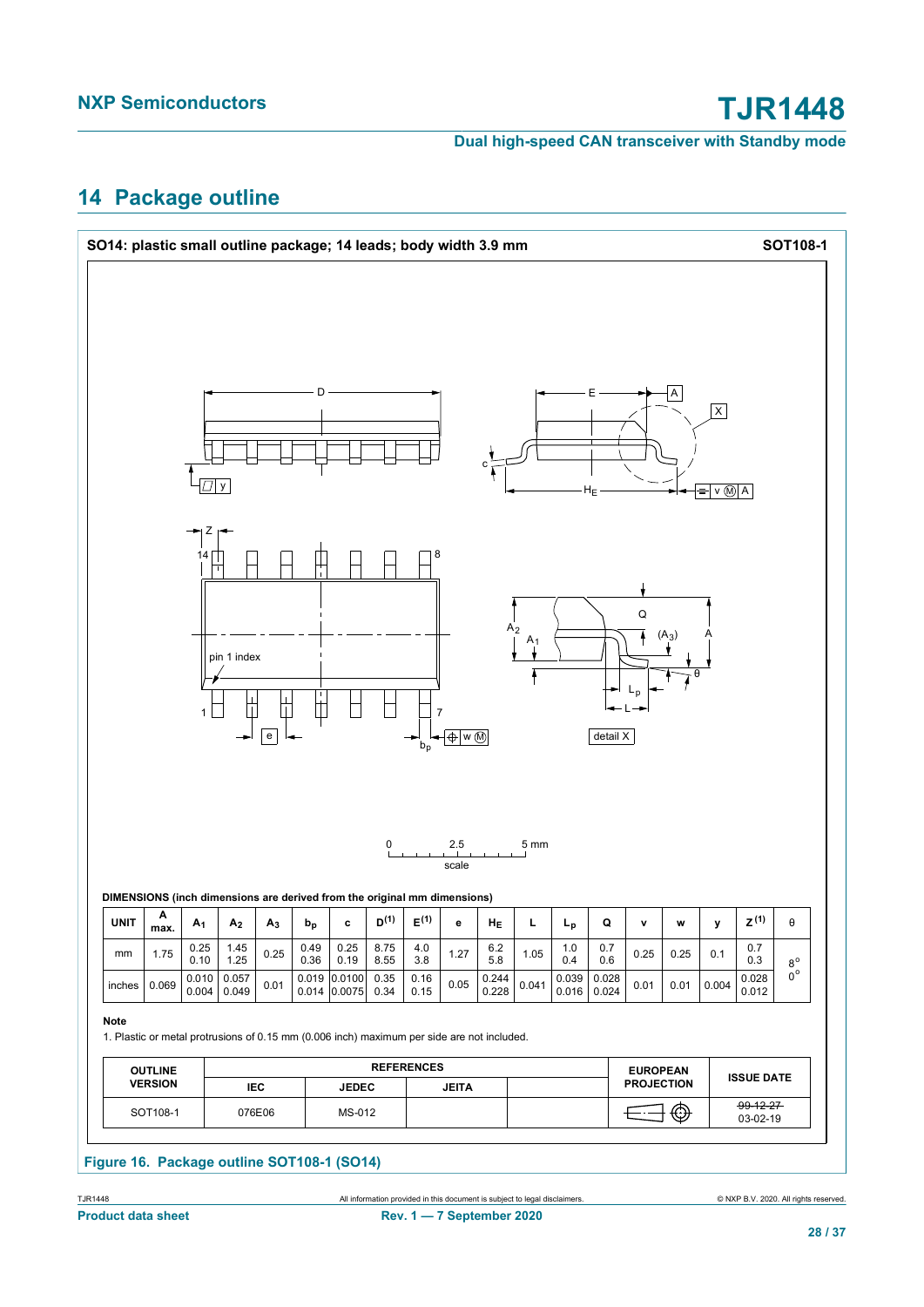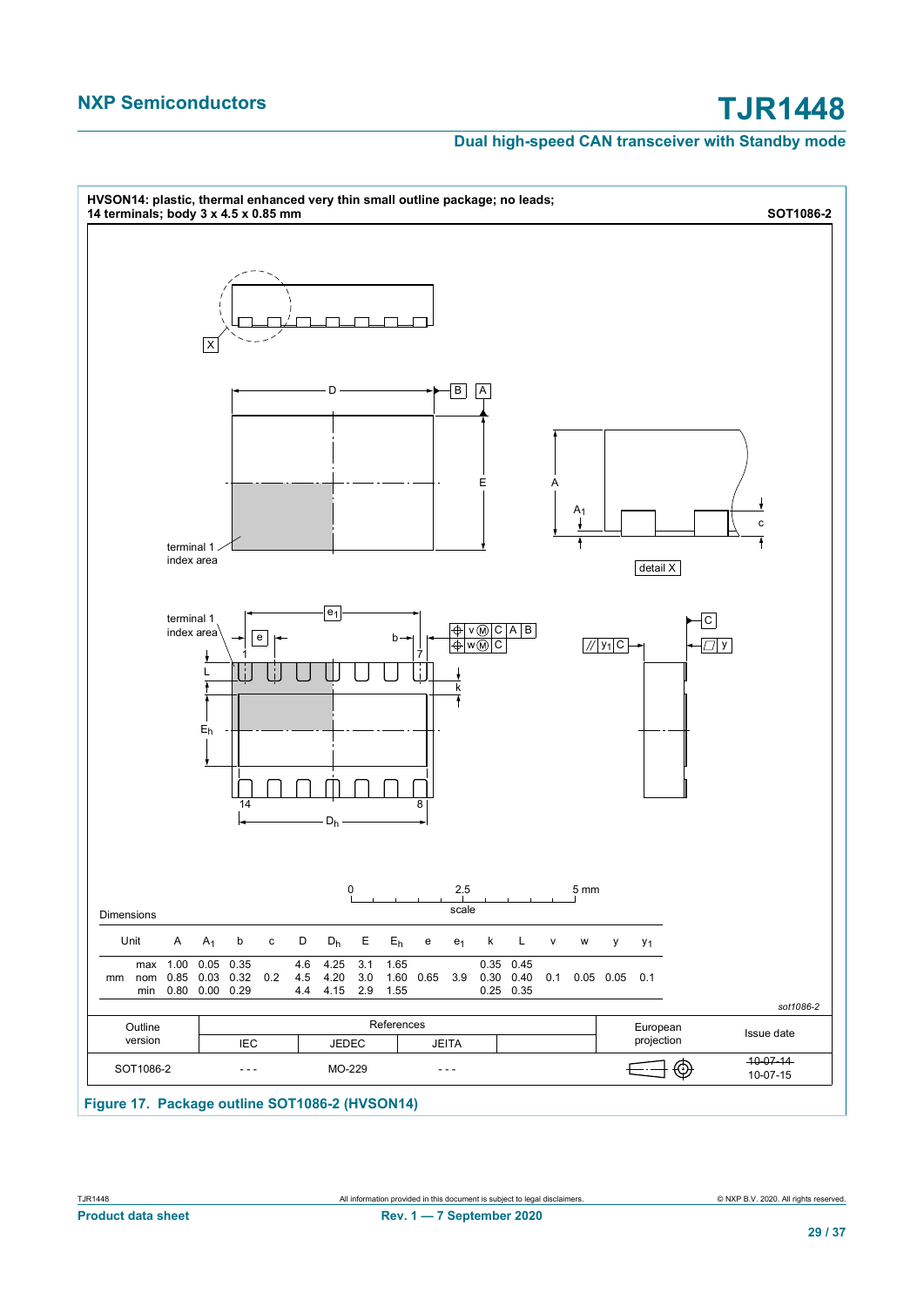# <span id="page-29-1"></span>**15 Handling information**

All input and output pins are protected against ElectroStatic Discharge (ESD) under normal handling. When handling ensure that the appropriate precautions are taken as described in *JESD625-A* or equivalent standards.

# <span id="page-29-0"></span>**16 Soldering of SMD packages**

This text provides a very brief insight into a complex technology. A more in-depth account of soldering ICs can be found in Application Note *AN10365 "Surface mount reflow soldering description"*.

## **16.1 Introduction to soldering**

Soldering is one of the most common methods through which packages are attached to Printed Circuit Boards (PCBs), to form electrical circuits. The soldered joint provides both the mechanical and the electrical connection. There is no single soldering method that is ideal for all IC packages. Wave soldering is often preferred when through-hole and Surface Mount Devices (SMDs) are mixed on one printed wiring board; however, it is not suitable for fine pitch SMDs. Reflow soldering is ideal for the small pitches and high densities that come with increased miniaturization.

## **16.2 Wave and reflow soldering**

Wave soldering is a joining technology in which the joints are made by solder coming from a standing wave of liquid solder. The wave soldering process is suitable for the following:

- **•** Through-hole components
- **•** Leaded or leadless SMDs, which are glued to the surface of the printed circuit board

Not all SMDs can be wave soldered. Packages with solder balls, and some leadless packages which have solder lands underneath the body, cannot be wave soldered. Also, leaded SMDs with leads having a pitch smaller than  $\sim 0.6$  mm cannot be wave soldered. due to an increased probability of bridging.

The reflow soldering process involves applying solder paste to a board, followed by component placement and exposure to a temperature profile. Leaded packages, packages with solder balls, and leadless packages are all reflow solderable.

Key characteristics in both wave and reflow soldering are:

- **•** Board specifications, including the board finish, solder masks and vias
- **•** Package footprints, including solder thieves and orientation
- **•** The moisture sensitivity level of the packages
- **•** Package placement
- **•** Inspection and repair
- **•** Lead-free soldering versus SnPb soldering

## **16.3 Wave soldering**

Key characteristics in wave soldering are: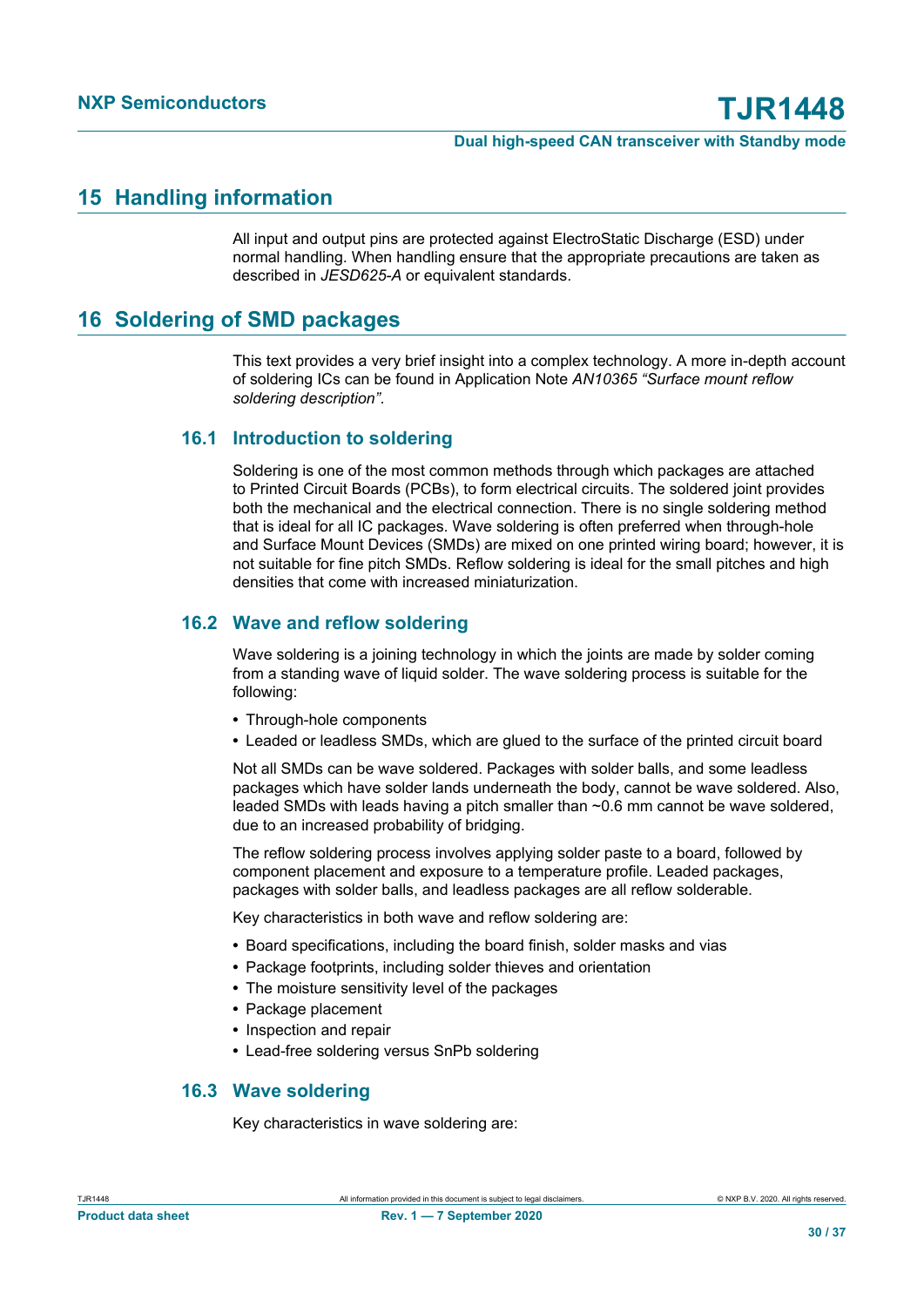- **•** Process issues, such as application of adhesive and flux, clinching of leads, board transport, the solder wave parameters, and the time during which components are exposed to the wave
- **•** Solder bath specifications, including temperature and impurities

## **16.4 Reflow soldering**

Key characteristics in reflow soldering are:

- **•** Lead-free versus SnPb soldering; note that a lead-free reflow process usually leads to higher minimum peak temperatures (see [Figure 18](#page-31-0)) than a SnPb process, thus reducing the process window
- **•** Solder paste printing issues including smearing, release, and adjusting the process window for a mix of large and small components on one board
- **•** Reflow temperature profile; this profile includes preheat, reflow (in which the board is heated to the peak temperature) and cooling down. It is imperative that the peak temperature is high enough for the solder to make reliable solder joints (a solder paste characteristic). In addition, the peak temperature must be low enough that the packages and/or boards are not damaged. The peak temperature of the package depends on package thickness and volume and is classified in accordance with [Table 10](#page-30-0) and [Table 11](#page-30-1)

| <b>Package thickness (mm)</b> | Package reflow temperature (°C) |            |  |  |
|-------------------------------|---------------------------------|------------|--|--|
|                               | Volume (mm <sup>3</sup> )       |            |  |  |
|                               | < 350                           | $\geq 350$ |  |  |
| < 2.5                         | 235                             | 220        |  |  |
| $\geq 2.5$                    | 220                             | 220        |  |  |

#### <span id="page-30-0"></span>**Table 10. SnPb eutectic process (from J-STD-020D)**

#### <span id="page-30-1"></span>**Table 11. Lead-free process (from J-STD-020D)**

| <b>Package thickness (mm)</b> | Package reflow temperature (°C) |             |        |  |
|-------------------------------|---------------------------------|-------------|--------|--|
|                               | Volume (mm <sup>3</sup> )       |             |        |  |
|                               | < 350                           | 350 to 2000 | > 2000 |  |
| < 1.6                         | 260                             | 260         | 260    |  |
| 1.6 to 2.5                    | 260                             | 250         | 245    |  |
| > 2.5                         | 250                             | 245         | 245    |  |

Moisture sensitivity precautions, as indicated on the packing, must be respected at all times.

Studies have shown that small packages reach higher temperatures during reflow soldering, see [Figure 18](#page-31-0).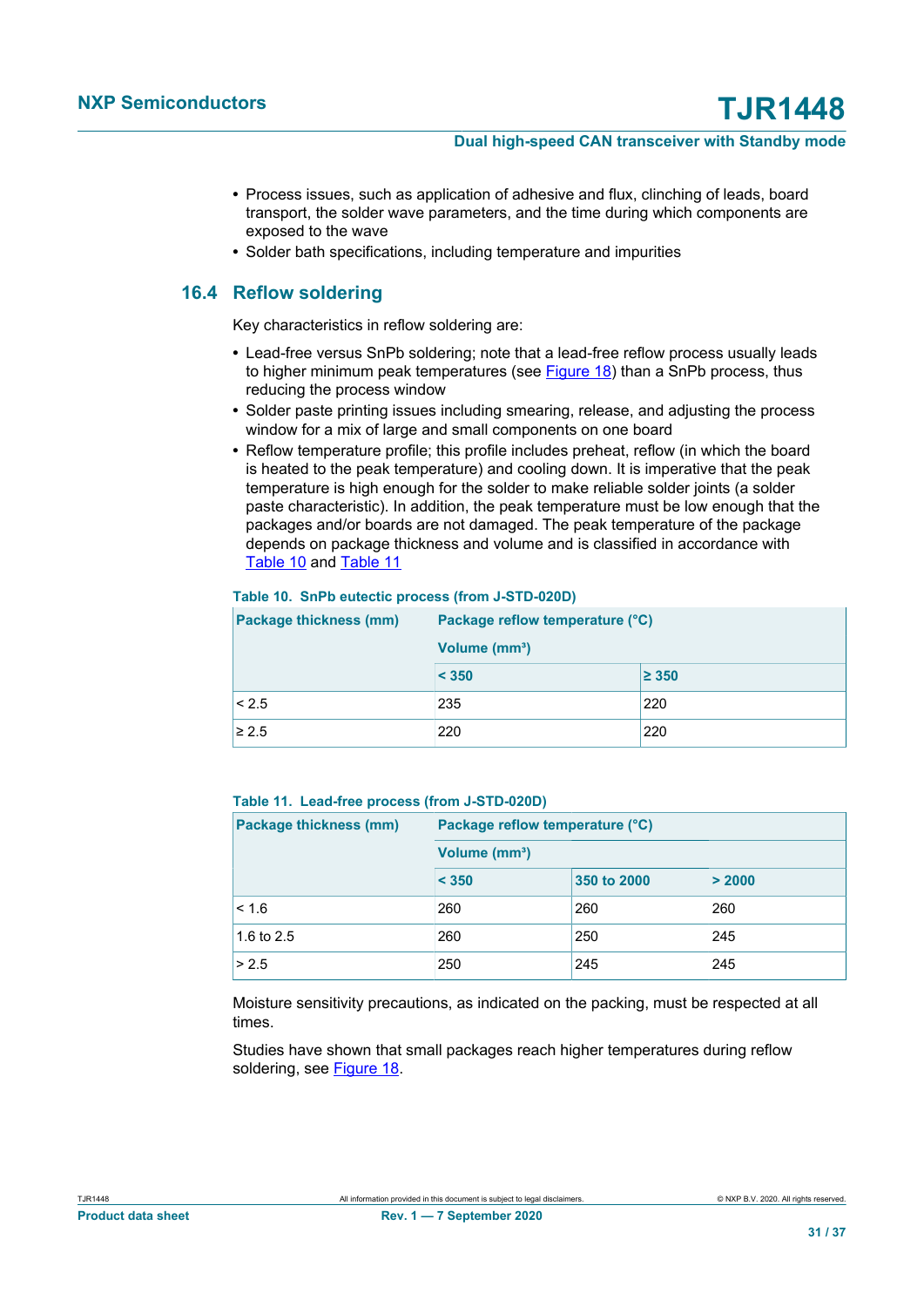### **Dual high-speed CAN transceiver with Standby mode**

<span id="page-31-0"></span>

For further information on temperature profiles, refer to Application Note *AN10365 "Surface mount reflow soldering description"*.

# <span id="page-31-1"></span>**17 Soldering of HVSON packages**

[Section 16](#page-29-0) contains a brief introduction to the techniques most commonly used to solder Surface Mounted Devices (SMD). A more detailed discussion on soldering HVSON leadless package ICs can be found in the following application note:

**•** AN10365 "Surface mount reflow soldering description"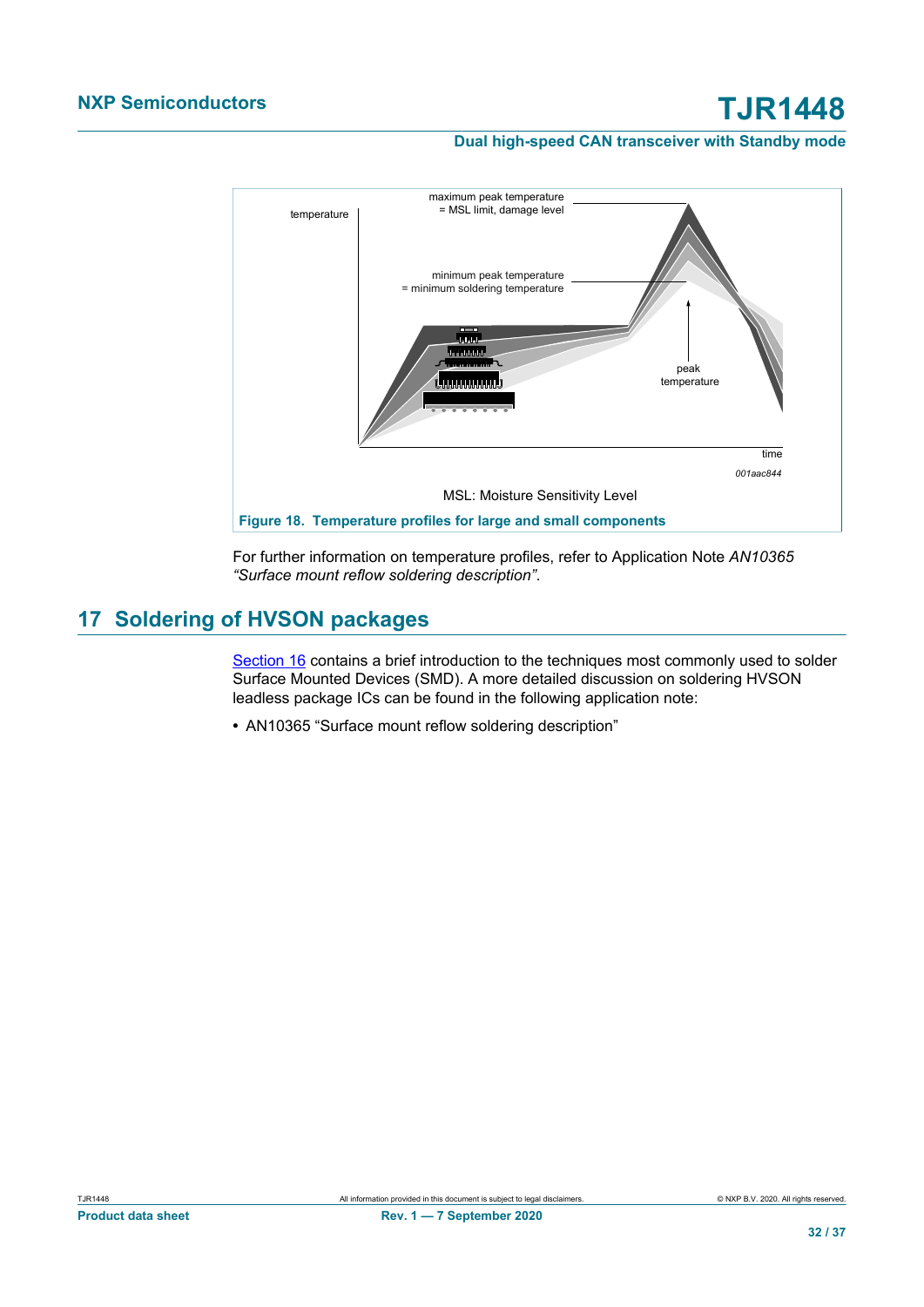# <span id="page-32-0"></span>**18 Appendix: ISO 11898-2:2016 parameter cross-reference list**

| Table 12. ISO 11898-2:2016 to NXP data sheet parameter conversion                                   |                             |                            |                                            |  |  |
|-----------------------------------------------------------------------------------------------------|-----------------------------|----------------------------|--------------------------------------------|--|--|
| ISO 11898-2:2016                                                                                    |                             | <b>NXP data sheet</b>      |                                            |  |  |
| <b>Parameter</b>                                                                                    | <b>Notation</b>             | <b>Symbol</b>              | <b>Parameter</b>                           |  |  |
| <b>HS-PMA dominant output characteristics</b>                                                       |                             |                            |                                            |  |  |
| Single ended voltage on CAN_H                                                                       | $V_{CAN_H}$                 | $V_{O(dom)}$               | dominant output voltage                    |  |  |
| Single ended voltage on CAN_L                                                                       | $V_{CAN\_L}$                |                            |                                            |  |  |
| Differential voltage on normal bus load                                                             | $V_{\text{Diff}}$           | $V_{O(di)}$                | differential output voltage                |  |  |
| Differential voltage on effective resistance during arbitration                                     |                             |                            |                                            |  |  |
| Optional: Differential voltage on extended bus load range                                           |                             |                            |                                            |  |  |
| <b>HS-PMA driver symmetry</b>                                                                       |                             |                            |                                            |  |  |
| Driver symmetry                                                                                     | V <sub>SYM</sub>            | V <sub>TXsym</sub>         | transmitter voltage symmetry               |  |  |
| <b>Maximum HS-PMA driver output current</b>                                                         |                             |                            |                                            |  |  |
| Absolute current on CAN H                                                                           | $I_{CAN_H}$                 | $I_{O(\rm sc)}$            | short-circuit output current               |  |  |
| Absolute current on CAN L                                                                           | $I_{CAN\_L}$                |                            |                                            |  |  |
| HS-PMA recessive output characteristics, bus biasing active/inactive                                |                             |                            |                                            |  |  |
| Single ended output voltage on CAN H                                                                | $V_{CAN_H}$                 | $V_{O(rec)}$               | recessive output voltage                   |  |  |
| Single ended output voltage on CAN L                                                                | $V_{CAN_L}$                 |                            |                                            |  |  |
| Differential output voltage                                                                         | $V_{\text{Diff}}$           | $V_{O(di)}$                | differential output voltage                |  |  |
| <b>Optional HS-PMA transmit dominant time-out</b>                                                   |                             |                            |                                            |  |  |
| Transmit dominant time-out, long                                                                    | $t_{dom}$                   | $t_{to (dom)TXD}$          | TXD dominant time-out time                 |  |  |
| Transmit dominant time-out, short                                                                   |                             |                            |                                            |  |  |
| HS-PMA static receiver input characteristics, bus biasing active/inactive                           |                             |                            |                                            |  |  |
| Recessive state differential input voltage range<br>Dominant state differential input voltage range | $V_{Diff}$                  | $V_{th(RX)dif}$            | differential receiver threshold<br>voltage |  |  |
|                                                                                                     |                             | $V_{rec(RX)}$              | receiver recessive voltage                 |  |  |
|                                                                                                     |                             | $V_{dom(RX)}$              | receiver dominant voltage                  |  |  |
| HS-PMA receiver input resistance (matching)                                                         |                             |                            |                                            |  |  |
| Differential internal resistance                                                                    | $R_{Diff}$                  | $R_{i(di)}$                | differential input resistance              |  |  |
| Single ended internal resistance                                                                    | $R_{CAN_H}$<br>$R_{CAN\_L}$ | $R_i$                      | input resistance                           |  |  |
| Matching of internal resistance                                                                     | MR                          | $\Delta R_i$               | input resistance deviation                 |  |  |
| <b>HS-PMA implementation loop delay requirement</b>                                                 |                             |                            |                                            |  |  |
| Loop delay                                                                                          | $t_{Loop}$                  | t <sub>d</sub> (TXDH-RXDH) | delay time from TXD HIGH to<br>RXD HIGH    |  |  |
|                                                                                                     |                             | t <sub>d</sub> (TXDL-RXDL) | delay time from TXD LOW to<br>RXD LOW      |  |  |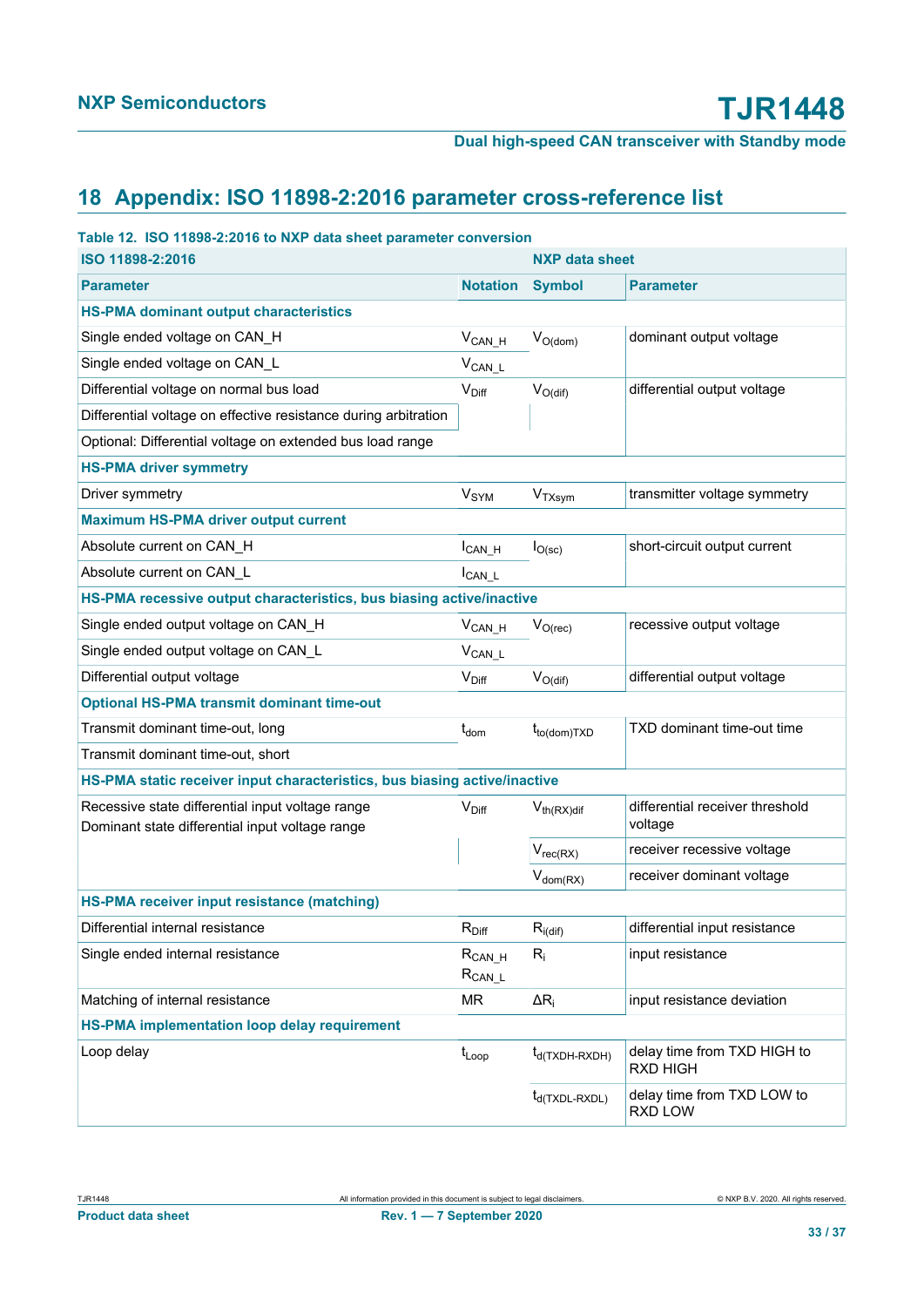<span id="page-33-0"></span>

| ISO 11898-2:2016                                                                                                                                         |                               | <b>NXP data sheet</b>                    |                                          |  |  |
|----------------------------------------------------------------------------------------------------------------------------------------------------------|-------------------------------|------------------------------------------|------------------------------------------|--|--|
| <b>Parameter</b>                                                                                                                                         | <b>Notation</b>               | <b>Symbol</b>                            | <b>Parameter</b>                         |  |  |
| Optional HS-PMA implementation data signal timing requirements for use with bit rates above 1 Mbit/s up to 2<br>Mbit/s and above 2 Mbit/s up to 5 Mbit/s |                               |                                          |                                          |  |  |
| Transmitted recessive bit width $@$ 2 Mbit/s / $@$ 5 Mbit/s,<br>intended                                                                                 | t <sub>Bit</sub> (Bus)        | t <sub>bit(bus)</sub>                    | transmitted recessive bit width          |  |  |
| Received recessive bit width $@$ 2 Mbit/s / $@$ 5 Mbit/s                                                                                                 | $t_{\text{Bit(RXD)}}$         | $t_{\text{bit(RXD)}}$                    | bit time on pin RXD                      |  |  |
| Receiver timing symmetry @ 2 Mbit/s / @ 5 Mbit/s                                                                                                         | $\Delta t_\text{Rec}$         | $\Delta t_{\text{rec}}$                  | receiver timing symmetry                 |  |  |
| HS-PMA maximum ratings of V <sub>CAN_H</sub> , V <sub>CAN_L</sub> and V <sub>Diff</sub>                                                                  |                               |                                          |                                          |  |  |
| Maximum rating V <sub>Diff</sub>                                                                                                                         | $V_{\text{Diff}}$             | $V_{(CANH-CANL)}$                        | voltage between pin CANH and<br>pin CANL |  |  |
| General maximum rating V <sub>CAN_H</sub> and V <sub>CAN_L</sub>                                                                                         | $V_{CAN_H}$                   | $V_{x}$                                  | voltage on pin x                         |  |  |
| Optional: Extended maximum rating VCAN_H and VCAN_L                                                                                                      | $V_{CAN\_L}$                  |                                          |                                          |  |  |
| HS-PMA maximum leakage currents on CAN_H and CAN_L, unpowered                                                                                            |                               |                                          |                                          |  |  |
| Leakage current on CAN_H, CAN_L                                                                                                                          | I <sub>CANH</sub><br>$ICAN_L$ | I <sub>L</sub>                           | leakage current                          |  |  |
| <b>HS-PMA bus biasing control timings</b>                                                                                                                |                               |                                          |                                          |  |  |
| CAN activity filter time, long                                                                                                                           | t <sub>Filter</sub>           | $t_{\text{wake(busdom)}}$ <sup>[1]</sup> | bus dominant wake-up time                |  |  |
| CAN activity filter time, short                                                                                                                          |                               | t <sub>wake(busrec)</sub>                | bus recessive wake-up time               |  |  |
| Wake-up time-out, short                                                                                                                                  | t <sub>Wake</sub>             | t <sub>to(wake)bus</sub>                 | bus wake-up time-out time                |  |  |
| Wake-up time-out, long                                                                                                                                   |                               |                                          |                                          |  |  |

 $[1]$   $t$ <sub>fltr(wake)bus</sub> - bus wake-up filter time, in devices with basic wake-up functionality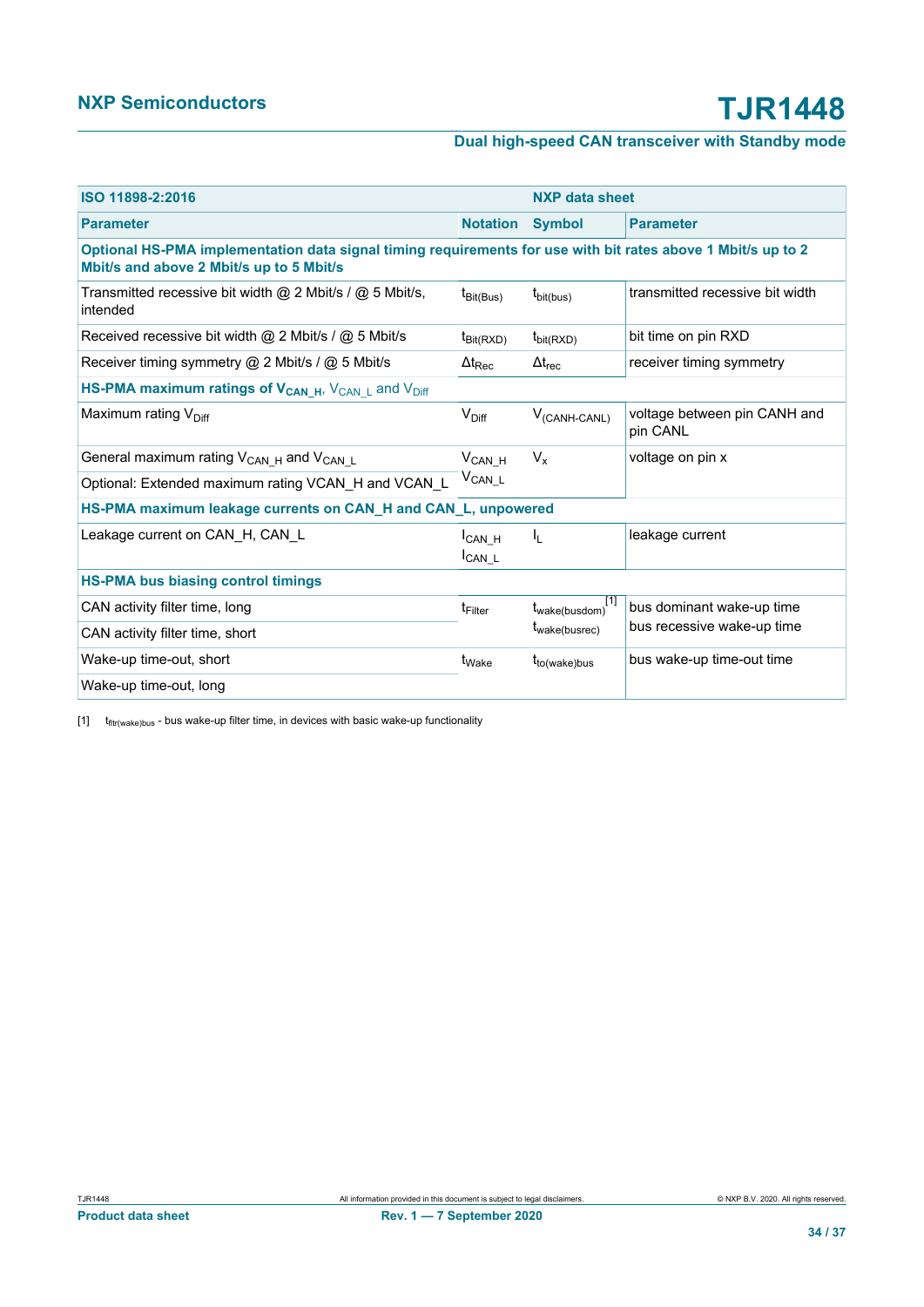# <span id="page-34-0"></span>**19 Legal information**

## **19.1 Data sheet status**

| Document status <sup>[1][2]</sup> | Product status <sup>[3]</sup> | <b>Definition</b>                                                                        |
|-----------------------------------|-------------------------------|------------------------------------------------------------------------------------------|
| Objective [short] data sheet      | Development                   | This document contains data from the objective specification for product<br>development. |
| Preliminary [short] data sheet    | Qualification                 | This document contains data from the preliminary specification.                          |
| Product [short] data sheet        | Production                    | This document contains the product specification.                                        |

[1] Please consult the most recently issued document before initiating or completing a design.<br>[2] The term 'short data sheet' is explained in section "Definitions".

t :<br>[2] The term 'short data sheet' is explained in section "Definitions".<br>[3] The product status of device(s) described in this document may

The product status of device(s) described in this document may have changed since this document was published and may differ in case of multiple devices. The latest product status information is available on the Internet at URL http://www.nxp.com.

## **19.2 Definitions**

**Draft** — A draft status on a document indicates that the content is still under internal review and subject to formal approval, which may result in modifications or additions. NXP Semiconductors does not give any representations or warranties as to the accuracy or completeness of information included in a draft version of a document and shall have no liability for the consequences of use of such information.

**Short data sheet** — A short data sheet is an extract from a full data sheet with the same product type number(s) and title. A short data sheet is intended for quick reference only and should not be relied upon to contain detailed and full information. For detailed and full information see the relevant full data sheet, which is available on request via the local NXP Semiconductors sales office. In case of any inconsistency or conflict with the short data sheet, the full data sheet shall prevail.

**Product specification** — The information and data provided in a Product data sheet shall define the specification of the product as agreed between NXP Semiconductors and its customer, unless NXP Semiconductors and customer have explicitly agreed otherwise in writing. In no event however, shall an agreement be valid in which the NXP Semiconductors product is deemed to offer functions and qualities beyond those described in the Product data sheet.

## **19.3 Disclaimers**

**Limited warranty and liability** — Information in this document is believed to be accurate and reliable. However, NXP Semiconductors does not give any representations or warranties, expressed or implied, as to the accuracy or completeness of such information and shall have no liability for the consequences of use of such information. NXP Semiconductors takes no responsibility for the content in this document if provided by an information source outside of NXP Semiconductors. In no event shall NXP Semiconductors be liable for any indirect, incidental, punitive, special or consequential damages (including - without limitation - lost profits, lost savings, business interruption, costs related to the removal or replacement of any products or rework charges) whether or not such damages are based on tort (including negligence), warranty, breach of contract or any other legal theory. Notwithstanding any damages that customer might incur for any reason whatsoever, NXP Semiconductors' aggregate and cumulative liability towards customer for the products described herein shall be limited in accordance with the Terms and conditions of commercial sale of NXP **Semiconductors** 

**Right to make changes** — NXP Semiconductors reserves the right to make changes to information published in this document, including without limitation specifications and product descriptions, at any time and without

notice. This document supersedes and replaces all information supplied prior to the publication hereof.

**Applications** — Applications that are described herein for any of these products are for illustrative purposes only. NXP Semiconductors makes no representation or warranty that such applications will be suitable for the specified use without further testing or modification. Customers are responsible for the design and operation of their applications and products using NXP Semiconductors products, and NXP Semiconductors accepts no liability for any assistance with applications or customer product design. It is customer's sole responsibility to determine whether the NXP Semiconductors product is suitable and fit for the customer's applications and products planned, as well as for the planned application and use of customer's third party customer(s). Customers should provide appropriate design and operating safeguards to minimize the risks associated with their applications and products. NXP Semiconductors does not accept any liability related to any default, damage, costs or problem which is based on any weakness or default in the customer's applications or products, or the application or use by customer's third party customer(s). Customer is responsible for doing all necessary testing for the customer's applications and products using NXP Semiconductors products in order to avoid a default of the applications and the products or of the application or use by customer's third party customer(s). NXP does not accept any liability in this respect.

**Limiting values** — Stress above one or more limiting values (as defined in the Absolute Maximum Ratings System of IEC 60134) will cause permanent damage to the device. Limiting values are stress ratings only and (proper) operation of the device at these or any other conditions above those given in the Recommended operating conditions section (if present) or the Characteristics sections of this document is not warranted. Constant or repeated exposure to limiting values will permanently and irreversibly affect the quality and reliability of the device.

**Terms and conditions of commercial sale** — NXP Semiconductors products are sold subject to the general terms and conditions of commercial sale, as published at http://www.nxp.com/profile/terms, unless otherwise agreed in a valid written individual agreement. In case an individual agreement is concluded only the terms and conditions of the respective agreement shall apply. NXP Semiconductors hereby expressly objects to applying the customer's general terms and conditions with regard to the purchase of NXP Semiconductors products by customer.

**No offer to sell or license** — Nothing in this document may be interpreted or construed as an offer to sell products that is open for acceptance or the grant, conveyance or implication of any license under any copyrights, patents or other industrial or intellectual property rights.

**Suitability for use in automotive applications** — This NXP Semiconductors product has been qualified for use in automotive applications. Unless otherwise agreed in writing, the product is not designed, authorized or warranted to be suitable for use in life support, life-critical or safety-critical systems or equipment, nor in applications where failure or malfunction of an NXP Semiconductors product can reasonably be expected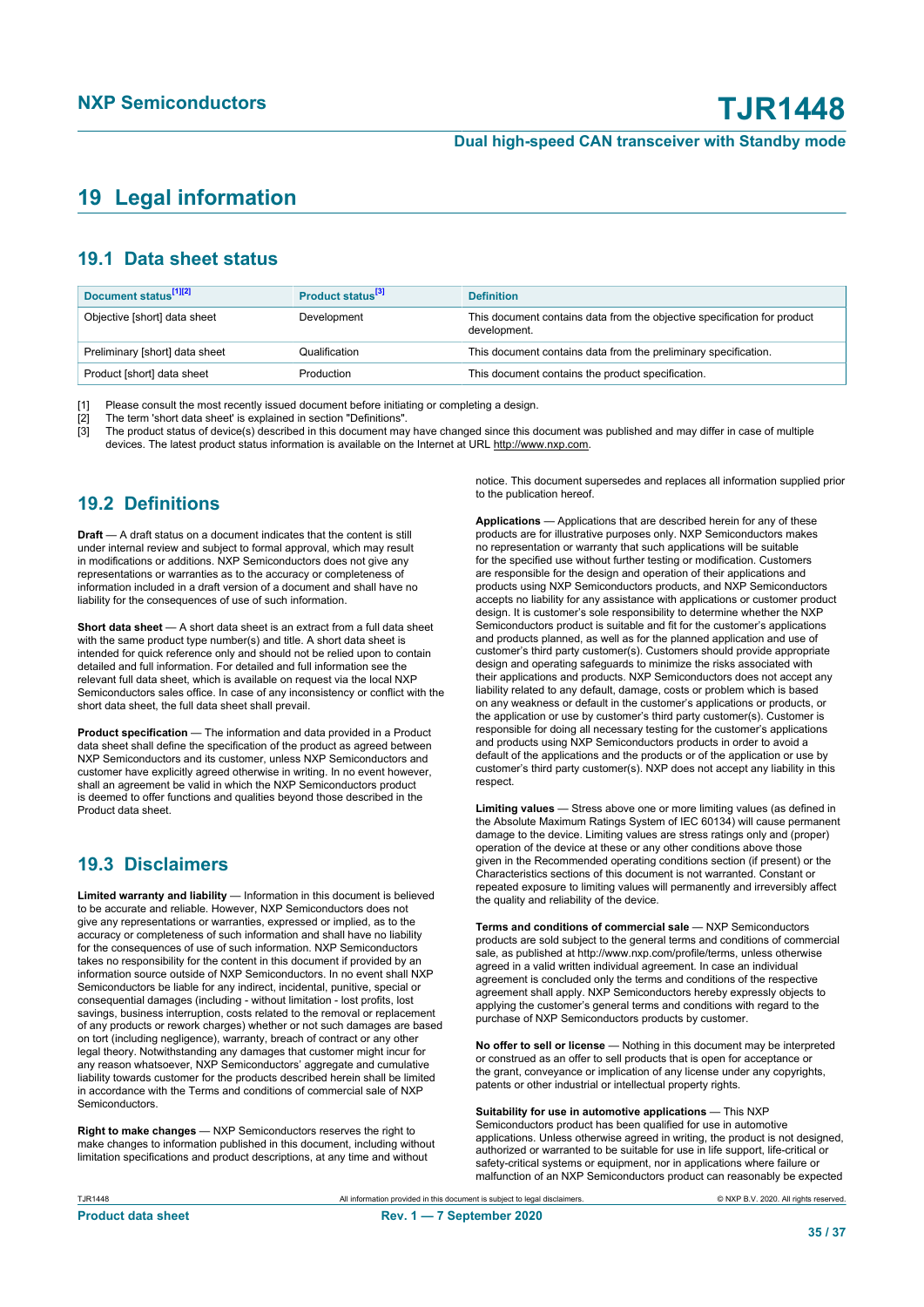to result in personal injury, death or severe property or environmental damage. NXP Semiconductors and its suppliers accept no liability for inclusion and/or use of NXP Semiconductors products in such equipment or applications and therefore such inclusion and/or use is at the customer's own risk.

**Quick reference data** — The Quick reference data is an extract of the product data given in the Limiting values and Characteristics sections of this document, and as such is not complete, exhaustive or legally binding.

**Export control** — This document as well as the item(s) described herein may be subject to export control regulations. Export might require a prior authorization from competent authorities.

**Translations** — A non-English (translated) version of a document is for reference only. The English version shall prevail in case of any discrepancy between the translated and English versions.

**Security** — While NXP Semiconductors has implemented advanced security features, all products may be subject to unidentified vulnerabilities. Customers are responsible for the design and operation of their applications and products to reduce the effect of these vulnerabilities on customer's applications and products, and NXP Semiconductors accepts no liability for any vulnerability that is discovered. Customers should implement appropriate design and operating safeguards to minimize the risks associated with their applications and products.

## **19.4 Trademarks**

Notice: All referenced brands, product names, service names and trademarks are the property of their respective owners.